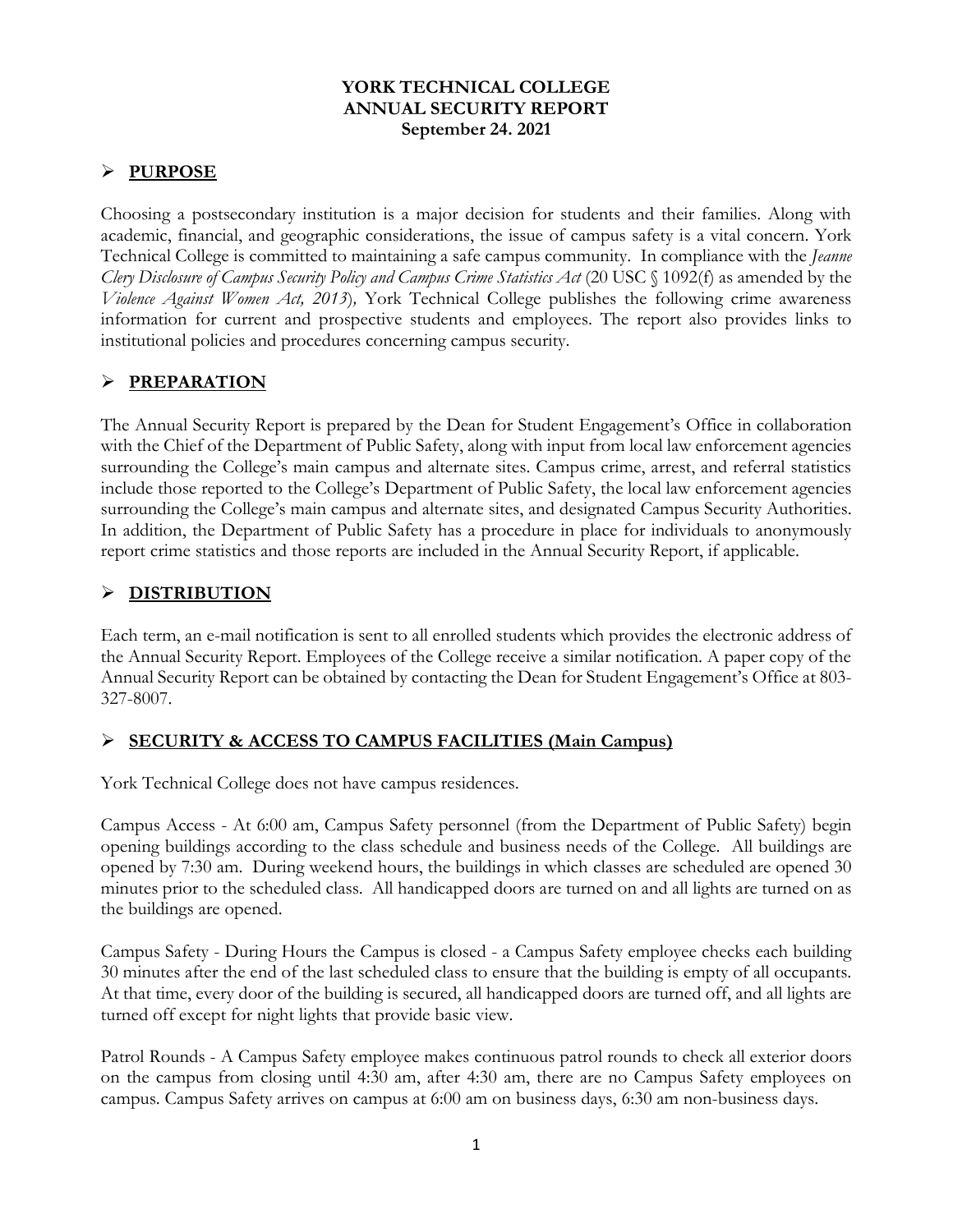Security During Extended Campus Closures – During holidays and weekends, all faculty and staff are requested to have prior approval from their supervisor to come onto the campus and to notify the Department of Public Safety. These individuals are allowed entry to their areas, but the exterior doors remain secure after they enter. They are requested to notify Department of Public Safety when they exit and, at that time, a Campus Safety employee will ensure the building is vacated and secured.

## **SECURITY & ACCESS TO CAMPUS FACILITIES (Off-Campus Centers)**

The Chester Center is opened and secured by a York Technical College Campus Safety employee or a Chester Center designee. All other off-campus locations are opened by the first faculty or staff person on site and secured by the last faculty or staff person to leave the site. The College's Department of Public Safety Chief is consulted in emergency situations and local law enforcement is called to assist, if appropriate.

## **CAMPUS LAW ENFORCEMENT**

The Chief of the Department of Public Safety is an armed, certified law enforcement officer with full arrest and investigative authority within the state of South Carolina. The Department of Public Safety also has two additional Campus Police Officers, with the same arrest and investigative authority as the chief that works an opposite shift from the Chief to allow for more law enforcement coverage for the campus. The York Technical College Department of Public Safety works closely with the Rock Hill Police Department and other local law enforcement agencies in York, Chester and Lancaster counties to develop a response to the campus or off-campus centers when additional law enforcement assistance is required*.*

## **CRIME PREVENTION PROGRAMS**

Students and employees are encouraged to be responsible for their own security and the security of others by taking reasonable precautions. Crime prevention programs are announced by either email blast, flyers, the *Student News,* Digital Signage, or under updates in the Desire–2-Learn course management system. This information is available to students and employees of the college. All college employees receive an Emergency Quick Reference Guide via e-mail each term to ensure that they have important safety procedures and contact information readily available. Annual Alcohol and Drug Awareness Programs and Sexual Assault Awareness Programs are offered during the year.

# **EMERGENCY HELP BY LOCATION**

If a potentially dangerous or life-threatening emergency exists, call 911 immediately, and then notify the College's Department of Public Safety at 803-327-8013. For other emergencies, use the contact numbers below:

**Main Campus** - Call the York Technical College Department of Public Safety at (803) 327-8013. The Department of Public Safety Office is located on the main campus in A-building, Room A-262.

**Construction Trades Center** – Call the Rock Hill Police Department at (803) 329-7211.

**Truck Drivers Training Building**- Call the Rock Hill Police Department at (803) 329-7211.

**Chester Center** – Call the Chester County Sheriff's Office at (803) 385-5433.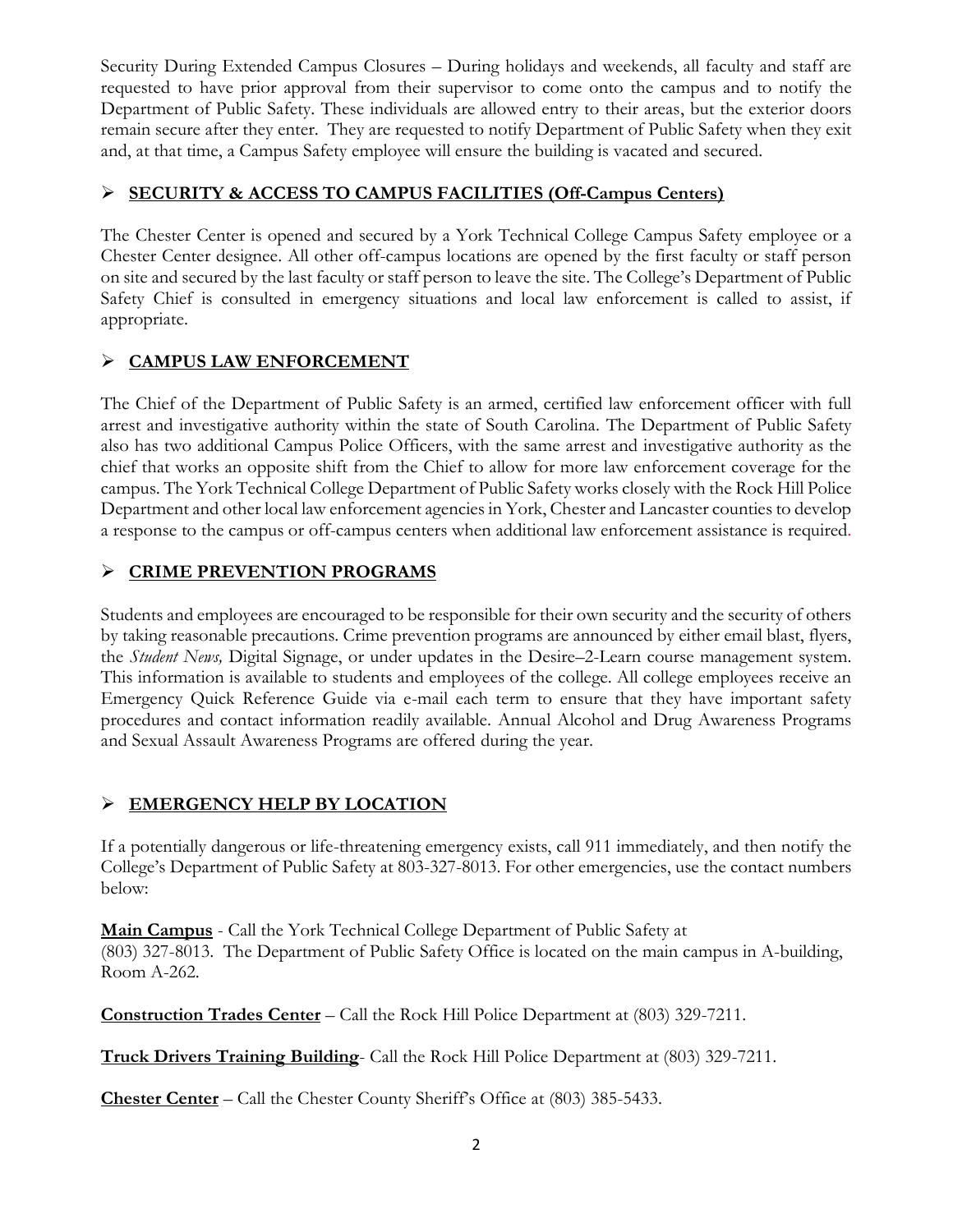**Chester Heavy Equipment Operations Training Facility** - Call the Chester County Sheriff's Department at (803) 385-5433.

## **DRUG-FREE SCHOOLS AND CAMPUSES INITIATIVE**

It is the policy of York Technical College to provide a drug-free, healthful, safe, and secure educational environment. The College recognizes that substance use and abuse can interfere with students' academic and career pursuits, student development and safety, as well as employee job performance. In line with this awareness, the College provides educational opportunities, standards of conduct, and support services for students and employees with the goal of preventing alcohol and other drug abuse.

**Campus Alcohol and Drug Policy** - Students and employees are required and expected to report to their classes, offices, campus facilities, and/or College-sponsored activities in an appropriate mental and physical condition to meet the requirements and expectations of their role. In order to prevent the consequences of alcohol and other drug use in the educational setting, the South Carolina Technical Education System has implemented a policy to ensure a drug-free educational environment. This policy outlines the punishment for violation of South Carolina laws dealing with alcohol and illegal drugs, along with severity of the penalty depending on the type of substance in question. Students and employees are notified at least once a year of the specific electronic address of this information which is published in its entirety on the College's Consumer Information page of its website at: [https://www.yorktech.edu/student-consumer-information.](https://www.yorktech.edu/student-consumer-information)

**Information, Educational Opportunities, and Prevention Efforts** - Students of York Technical College can access information about alcohol and other drug use and abuse, its effects, prevention, and treatment options through the Counseling and Support Services department. The Counseling and Support Services office maintains handouts and brochures for student use, usually free of charge, to learn more about the impact and prevention of substance use and abuse. Online resources are also available through the York Technical College website.

The College provides annual educational programs to the campus community. These programs are aimed at building awareness of alcohol and other drug issues and the prevention of such issues. Past examples of campus programming which address substance use, abuse, awareness, and prevention include educational workshop presentations, the Health Fair, poster campaigns, Red Ribbon Week, test-yourknowledge events, a DUI Simulator and other hands-on activities which help participants examine personal alcohol and other drug use behaviors and explore cessation opportunities as appropriate.

**Counseling and Referral Assistance** - York Technical College partners with a community agency to provide assessment and treatment services to students through a coordinated referral process. Referrals may also facilitate student connections to the local Department of Mental Health or private practitioners who can address concerns related to substance use and abuse. Students who are concerned about their own substance use or abuse, or that of a loved one, may consult with the Counseling and Support Services (CASS) office free of charge to learn more about assessment opportunities and the referral process. Counseling and Support Services also supports the Dean for Student Engagement's Office in providing similar services to students who are engaged in the student disciplinary process as a result of a Student Code of Conduct violation related to alcohol or drug use.

The College refers employees to assessment, and treatment services through our Employee Assistance Program and other eligible benefit services and programs. Employees who are concerned about their own substance use or abuse, or that of a dependent, may consult with the Employee Assistance Program or contact the Office of Human Resources for referral support or assistance. These services are provided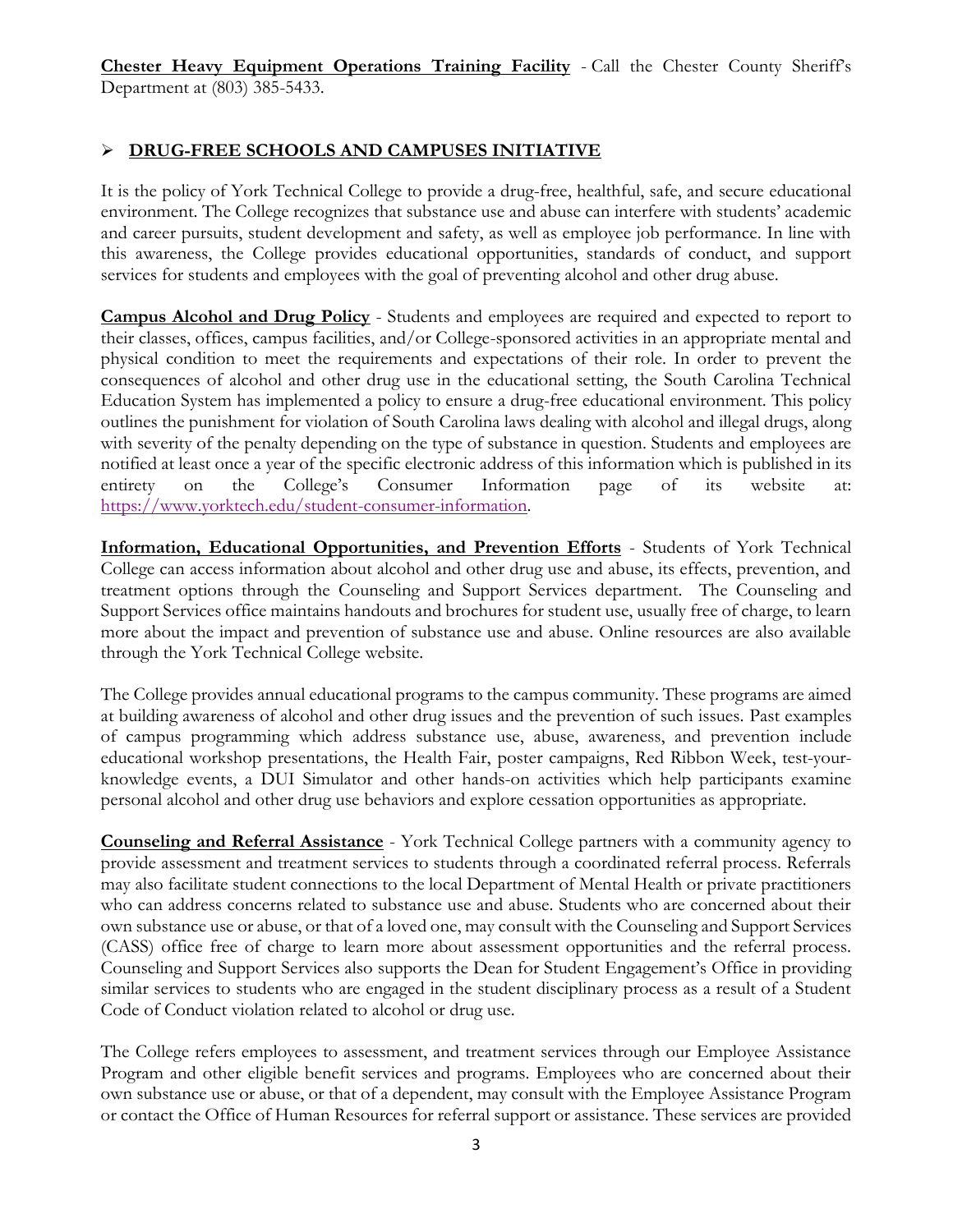pursuant to all federal and state laws affecting the transfer of information including, but not limited to, the Family Educational Rights and Privacy Act, the South Carolina Freedom of Information Act, the South Carolina Code of Laws, and Federal confidentiality rules.

**Future Revisions -** York Technical College reserves the right to revise this information and its policy related to the Drug-Free Schools and Campuses Initiative at any time. This policy will be distributed annually to students and employees of the College, and will undergo biennial review for effectiveness so updates and changes may be made to ensure that the campus environment is safe and supportive of learning. Students and employees are responsible for their awareness of any changes that are published and disseminated.

# **OFF CAMPUS STUDENT ORGANIZATIONS**

At the present time, York Technical College does not have any off-campus student organizations.

## **REPORTING CRIMES OR OTHER EMERGENCIES ON CAMPUS**

Crimes or other emergencies on campus should be reported accurately and promptly to the Department of Public Safety at (803) 327-8013 or any of the Campus Security Authorities designated below. The Dean for Student Engagement's Office is notified of any crimes on campus that involve students. Incident reports are completed by officers within the Department of Public Safety and sent to the Department of Public Safety Chief for further investigation and referral. Individuals may anonymously report a crime by logging on to the Department of Public Safety website at <http://www.yorktech.edu/campus-life/student-services/campus-safety-/> and selecting the "Contact Us" tab. Or, <http://www.yorktech.edu/Safety-Contact-Us/>. Questions regarding Title IX related matters may also be referred to: [titleixcoordinator@yorktech.edu.](mailto:titleixcoordinator@yorktech.edu)

# **CAMPUS SECURITY AUTHORITIES**

Individuals in the roles listed below serve as Campus Security Authorities for York Technical College. Campus Security Authorities are officials with significant responsibility for student and campus activities, individuals who have responsibility for campus security, and individuals designated to receive crime reports.

**Chief, Department of Public Safety** – Responsible for maintaining a safe campus community. The Chief of the Department of Public Safety provides daily leadership and oversight for the Public Safety Department, serves on the Crisis Management Team, and serves on the Behavior Intervention Team. Contact Number: 803-981-7063.

**President** – Responsible for executive leadership and overall operation of York Technical College. Serves on the Crisis Management Team. Contact Number: 803-327-8050.

**Executive Vice President for Academic & Student Affairs** – Responsible for executive leadership and oversight for Academic & Student Affairs. Serves on the Crisis Management Team. Contact Number: 803-327-8014.

**Vice President for Business Services** – Responsible for executive leadership and oversight for Business Services, Facilities Management, Public Safety, and Information Services. Serves on the Crisis Management Team. Contact Number: 803-327-8015.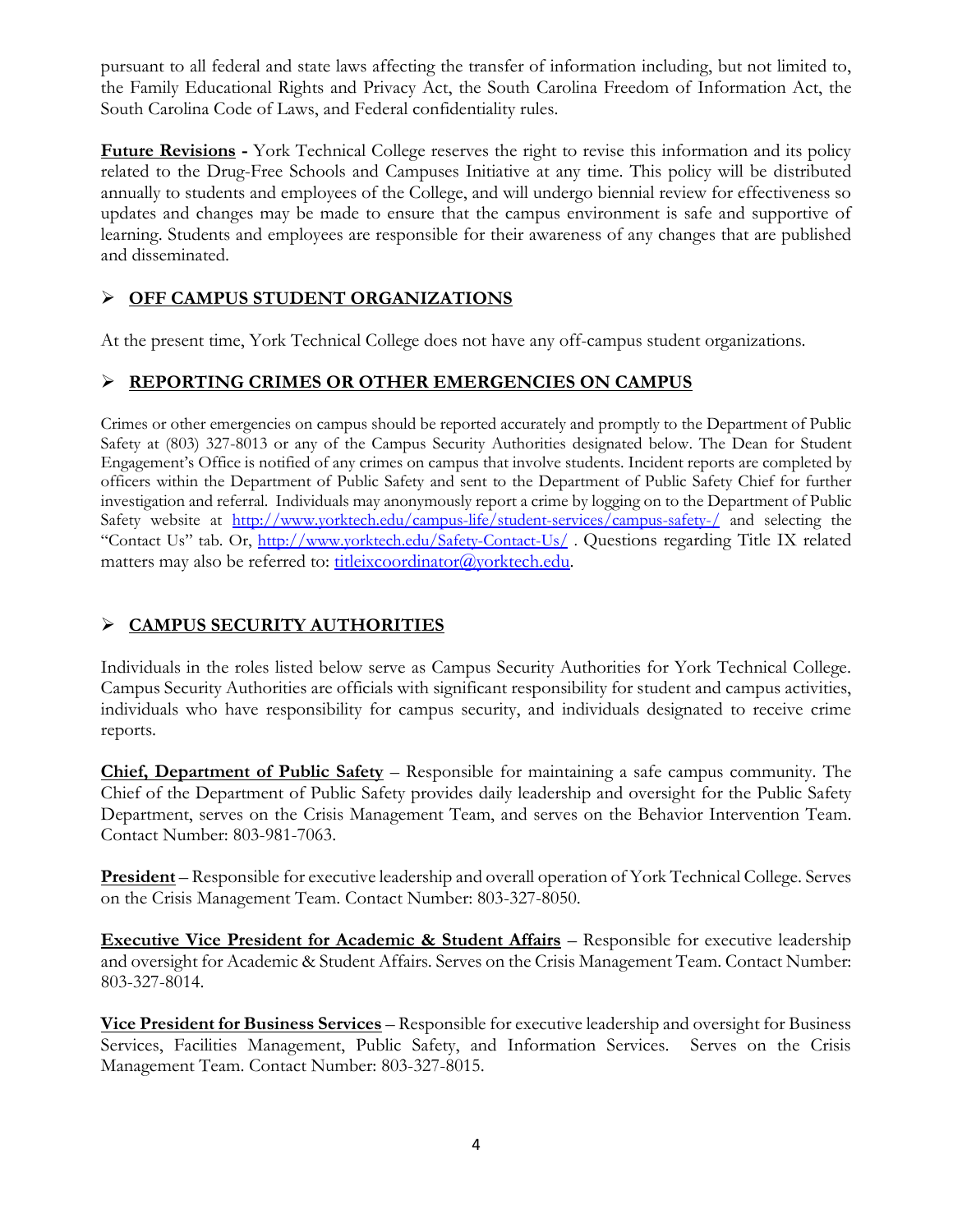**Vice President for College Advancement** – Responsible for executive leadership and oversight for College Advancement, Development, Alumni Services, Strategic Communications, and Marketing. Serves on the Crisis Management Team. Contact Number: 803-327-8012.

**Assistant Vice President for Human Resources** – Responsible for the daily leadership and oversight of the Human Resources Office. Serves as the College's Title IX Coordinator and serves on the Crisis Management Team. Contact Number: 803-981-7162.

**Assistant Vice President for Facilities Management** – Responsible for the daily leadership and oversight for Facilities Management. Serves as the Chairperson of the Crisis Management Team. Contact Number: 803-981-7375.

**Director of Information Services** – Responsible for the daily leadership and oversight of the Information Technology services. Serves as an ex-officio member of the Crisis Management Team. Contact Number: 803-327-8031.

**Director of Strategic Communications & Marketing (SCM)** – Responsible for the daily leadership and oversight of campus-wide communications and Marketing. Serves as an ex-officio member of the Crisis Management Team. Contact Number: 803-981-7161

**Associate Vice President, Enrollment Services – Responsible for the daily leadership and oversite of** Enrollment Services. Contact Number: 803-981-7391.

**Associate Vice President for Health & Human Services** – Responsible for the daily leadership and oversight for the Health & Human Services division. Contact Number: 803-327-8024.

**Associate Vice President for Industrial & Engineering Technologies** – Responsible for the daily leadership and oversight for the Industrial & Engineering Technologies and Corporate & Continuing Education divisions. Contact Number: 803-981-7138.

**Associate Dean for Business and Information Technology** – Responsible for the daily leadership and oversight for the Business and Information Technology division. Contact Number: 803-981-7042

**Associate Dean for Arts & Sciences** – Responsible for the daily leadership and oversight for the Arts & Sciences division. Contact Number: 803-981-7119

**Associate Dean, Institute for Teaching Excellence** – Responsible for the daily leadership and oversight for the Center for Academic Success. Contact Number: 803-981-7150.

**Director of Operations and Academics Off-Campus Centers**– Responsible for the daily leadership and oversight of the Off-Campus Centers. Contact Number: 803-385-5884.

**Dean for Student Engagement** – Responsible for partnering with Campus Security Authorities to provide a safe campus community and for facilitating adherence to the Student Code. Serves as the Chairperson for the Behavior Intervention Team. Contact Number: 803-327-8047.

**Assistant Dean for Student Engagement** – Responsible for the daily leadership and oversight of Counseling Services, Career Services, Disability Services, and the Assessment Center. Serves on the Behavior Intervention Team. Contact Number: 803-327-8007.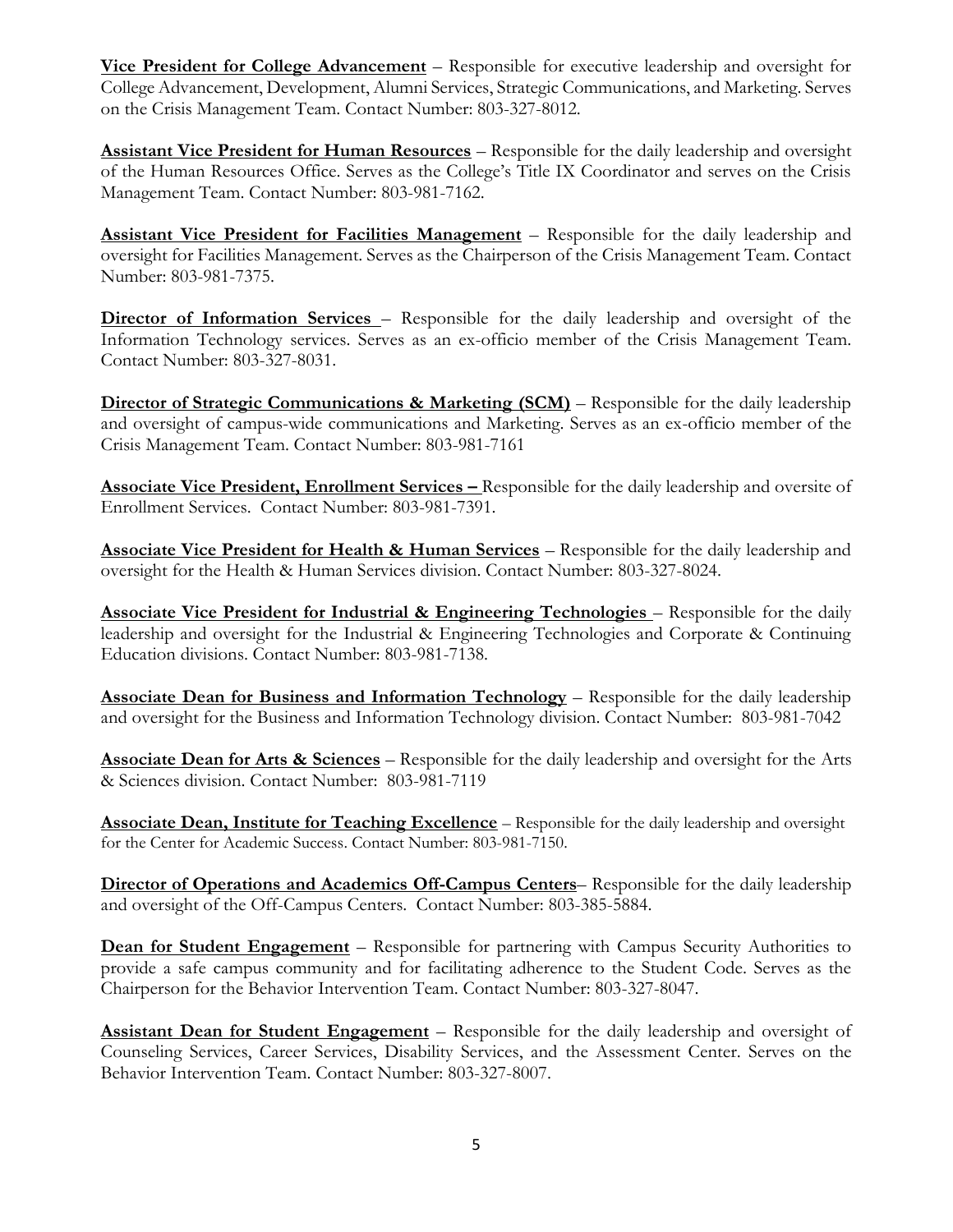**Student Organization Club Advisors** – Responsible for providing guidance and oversight for student clubs and organizations, including chaperoning field trips. By division:

Business, Computer, Arts, & Sciences – Contact Number: 803-981-7059 Health & Human Services – 803-327-8023 Industrial & Engineering Technologies – 803-327-8019

**Behavior Intervention Team Members (BIT)** – Responsible for providing early intervention and support to students displaying varying levels of disruptive or distressed behaviors, as well as providing training and recommendations to faculty and staff. BIT Chairperson Contact Number: 803-327-8007

# **CRIME LOG**

A daily crime log, maintained by the Office of Public Safety for the most recent 60-day period, is available for public inspection upon request, during normal business hours by contacting the Dean for Student Engagement's Office. The daily crime log includes the nature of the alleged crime, the date the incident was reported, the date and time the incident occurred, the general location of the incident, and the disposition of the complaint if known.

# **PROHIBITION OF WEAPONS**

## SC Code § 16-23-420

(A) It is unlawful for a person to possess a firearm of any kind on any premises or property owned, operated, or controlled by a private or public school, college, university, technical college, other postsecondary institution, or in any publicly owned building, without the express permission of the authorities in charge of the premises or property. The provisions of this subsection related to any premises or property owned, operated, or controlled by a private or public school, college, university, technical college, or other post-secondary institution, do not apply to a person who is authorized to carry a concealed weapon pursuant to Article 4, Chapter 31, Title 23 when the weapon remains inside an attended or locked motor vehicle and is secured in a closed glove compartment, closed console, closed trunk, or in a closed container secured by an integral fastener and transported in the luggage compartment of the vehicle.

# **EMERGENCY RESPONSE AND EVACUATION PROCEDURES**

York Technical College is committed to supporting the safety and welfare of its students, faculty, staff, and visitors. All members of the college community are expected to take personal responsibility for following the guidelines and procedures of the College in the event of an emergency and for acting in accordance with instructions given by the Crisis Management Team (CMT) as approved by the President.

In the event of a significant emergency or dangerous situation involving an immediate threat to the health or safety of students and employees, the Department of Public Safety has the authority to make an immediate notification to the campus community, and members of the Crisis Management Team (CMT) will convene to determine the appropriate course of action.

## **Crisis Management Team (CMT)**

The CMT is responsible for:

- facilitating and coordinating the development, implementation, updates and communication of all specialized emergencies
- developing disaster and recovery plans related to particular functional areas of the College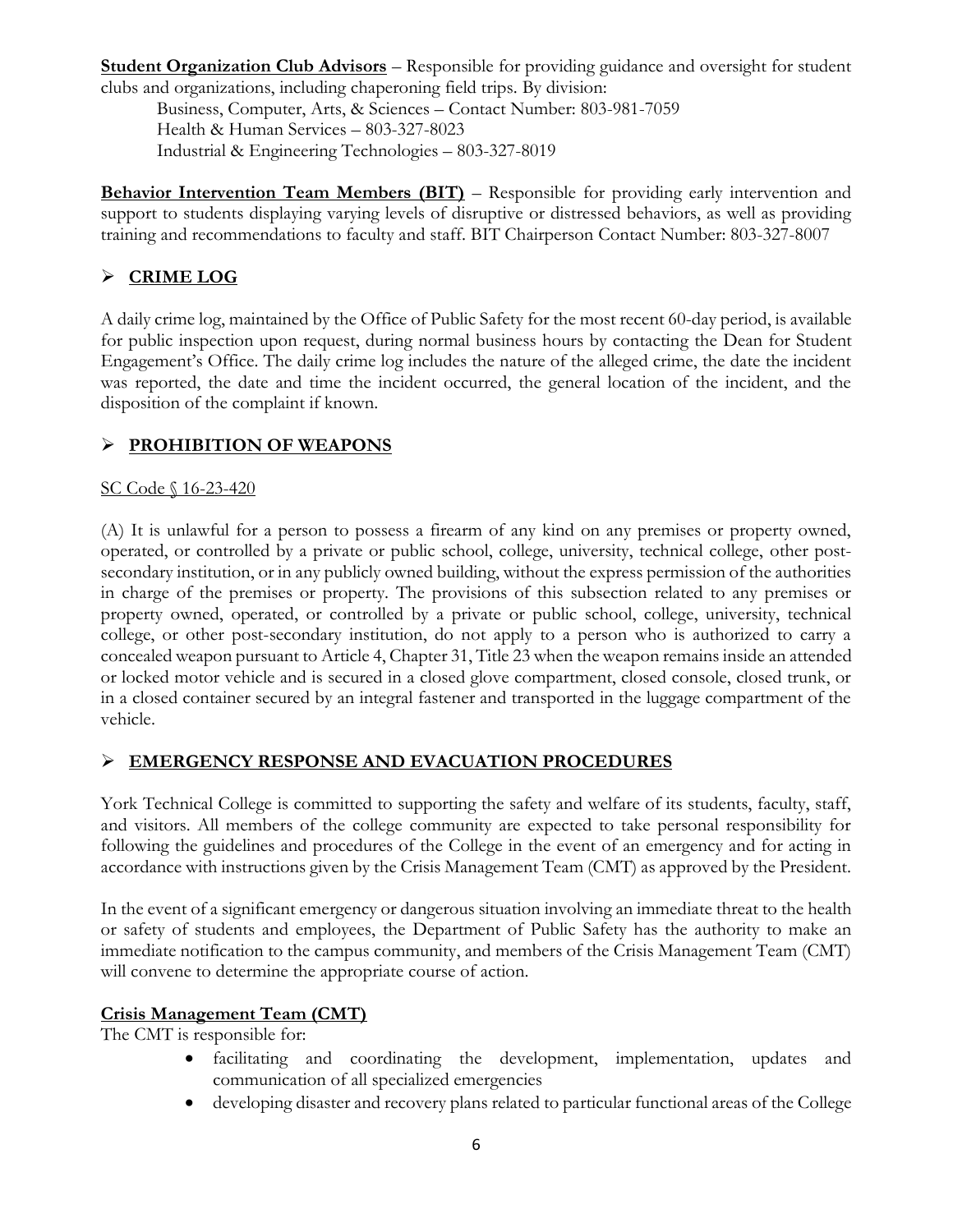coordinating response mechanisms appropriate to certain events

The members of the CMT are:

- 1. College President
- 2. Executive Vice President for Academic and Student Affairs
- 3. Vice President for Business Services
- 4. Chief, Department of Public Safety
- 5. Vice President for College Advancement (Public Information Officer)
- 6. Vice President for Facilities Management
- 7. Assistant Vice President for Human Resources
- 8. Director for Information Services
- 9. Dean for Student Engagement

## **Definitions of Critical Incidents & Crisis Levels**

Critical incidents are those situations that have the potential to cause injury or loss of life to faculty, staff, students or the public; major disruptions of regular activities; loss or damage to property or the environment; or threat to the financial standing or public image of the College.

Some examples of events that may be designated as a critical incident, which would activate the Crisis Management Team include but are not limited to:

- Fire, explosion, hazardous substance spill or other damage to college property, which may require closing the site temporarily or permanently.
- An incident resulting in or with the potential for fatality or major injuries.
- A natural disaster that disrupts the regular functions of the College.

# **Crisis Levels**

Critical incidents are classified according to severity and potential impact. The response is commensurate with the actual conditions. There are three levels of incidents:

## **Level One Incident**

A Level One incident is a minor localized incident that occurs in a building or specific area of college property or affects a small portion of the college community and that can be quickly resolved with existing college resources or limited outside help. A Level One incident has little or no impact on college operations except in the affected area.

Normally a Level One incident would not require activation of the CMT. The area affected should coordinate a response directly with the Department of Public Safety, Facilities Management. The Department of Public Safety will coordinate with the local Police Department, local Fire Department, and local Emergency Operations Center (EOC) if needed.

In some cases it may be appropriate to utilize emergency notification systems to provide information or contact the Public Information Officer (PIO) with information about the incident. Communication may be sent by:

- a. Facilities Management
- b. Department of Public Safety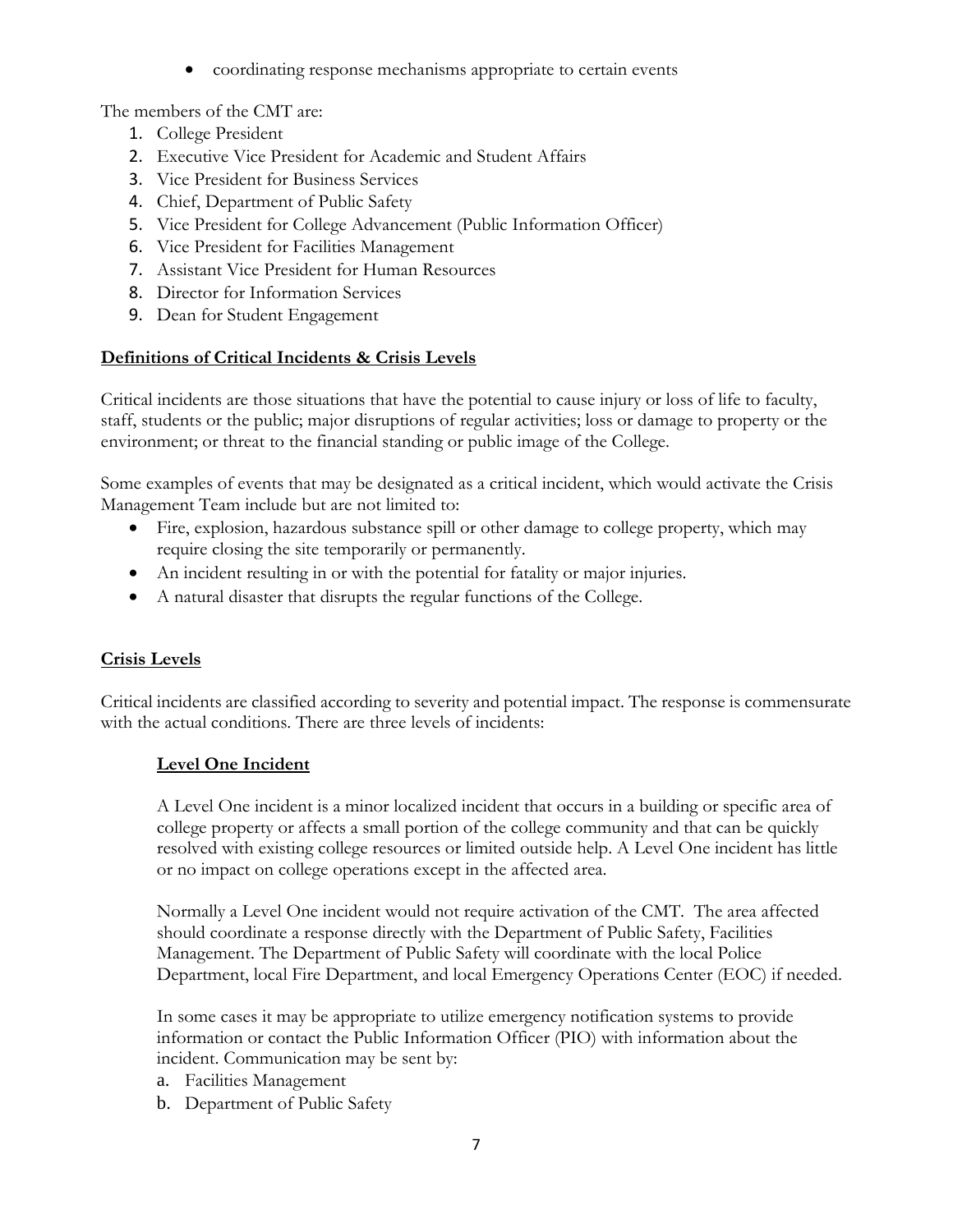Examples of Level One incidents include the following: Localized chemical spill, localized fire, or plumbing failure in a building.

### **Level Two Incident**

A Level Two incident is a major emergency that disrupts sizeable portions of college property, community, or activities. Level Two incidents may require assistance from external organizations. These events may escalate quickly, and have serious consequences for missioncritical functions and/or life-safety.

Upon verification of a Level Two incident, the Chief of the Department of Public Safety or his designee (ranking Public Safety Officer on duty) contacts the President or designee based on reporting structure (Executive Vice President for Academic and Student Affairs, Vice President for Business Services). The President may convene some or all of the members of the CMT to evaluate the extent of the incident, to coordinate essential services, and to provide emergency information. Other senior managers may be alerted, as appropriate, to determine activation of the full CMT.

The college will utilize emergency notification systems to provide information in a timely manner. The Public Information Officer (PIO) will be provided information about the incident. Initial communication may be sent by:

- a. Public Safety
- b. Other Crisis Management Team Members at the Request of Public Safety
- c. Office of Public Information
- d. Information Services

Examples of Level Two incidents include the following: Building fire or other major structural damage, severe weather emergencies (tornados, flooding, etc.), major chemical spill, extensive utility outage, or an external emergency that may have an impact on college personnel or operations.

### **Level Three Incident**

A Level Three incident is a disaster affecting the entire campus grounds and surrounding community. Regular college operations are suspended. The effects of the emergency are wideranging and complex. A timely resolution of disaster conditions requires college-wide cooperation and extensive coordination with external jurisdictions.

Upon verification of a Level Three incident, the Chief of Public Safety or his designee (ranking Public Safety Officer on duty) contacts the President or designee based on reporting structure (Executive Vice President for Academic and Student Affairs, Vice President for Business Services). The CMT shall advise the President on College matters and manage the appropriate response.

The college will utilize emergency notification systems to provide information in a timely manner. The Public Information Officer (PIO) will be provided information about the incident. Initial communication may be sent by:

a. Public Safety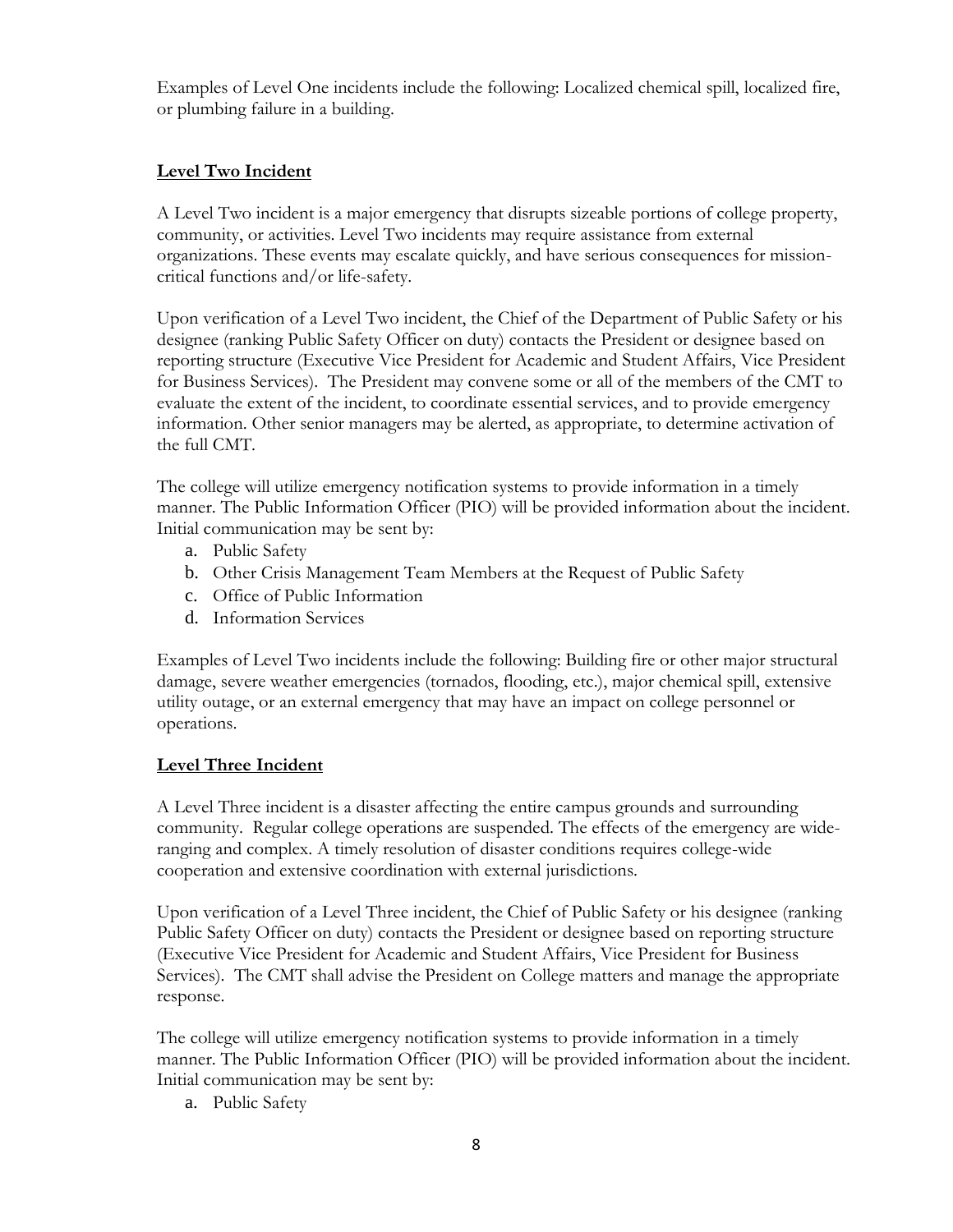- b. Other Crisis Management Team Members at the Request of Public Safety
- c. Office of Public Information
- d. Information Services

Examples of Level Three incidents include the following: Hurricane or tornado with major damage to the College, City/Municipality, and County infrastructure; major earthquake; fire that threatens an extensive area of the region; widespread nuclear, chemical or biological agent contamination; or major criminal event involving possible loss of life. Criminal events may include armed intruders, acts of violence, or hostage situations.

### **Procedure for Notification of the Campus Community (Timely Warning/Emergency Notification)**

The CMT is responsible during Level Two or Level Three Incidents for making timely internal and external emergency announcements. Students, faculty, staff, and visitors must know what happened, where it happened, and what to do next.

The CMT of York Technical College (YTC) will, without delay, and taking into account the safety of the community, determine the content of the notification, the appropriate segment(s) of the campus community to receive notification, and initiate the notification system, unless the notification will, in the professional judgment of reasonable authorities, compromise efforts to assist victims or to contain, respond to, or otherwise mitigate the emergency.

The CMT will authorize the use of college communications systems, in order to transmit brief urgent messages to large segments of the college community typically utilizing one or several of the following methods:

- 1. York Tech Alerts by way of Regroup.
- 2. Mass e-mail message to the College employees.
- 3. College home page web site.
- 4. Radio, television and newspaper outlets.

Other methods may also be employed for notifying those within the College community including telephone calling lists, public announcement systems, website and social media updates, cell phones, two-way radios, York Technical College Public Safety, as well as other College personnel.

When situations arise that pose an immediate threat to the health or safety of students and employees, emergency notifications will be sent through the College's messaging system called *York Tech Alerts (*powered by *Regroup*)*.*

### **Off-Campus Centers**

Warnings and emergency alerts at the Off-Campus Centers may be transmitted by local college personnel and/or Department of Public Safety personnel.

### **Procedure for Disseminating Emergency Information to the Community at Large**

The President and the Vice President for College Advancement serve as the official spokespersons for the College. All public information must be coordinated and disseminated by the Strategic Communication and Marketing Office staff with assistance from other college departments and personnel. Under certain circumstances, the previously named administrators may designate others as spokespersons.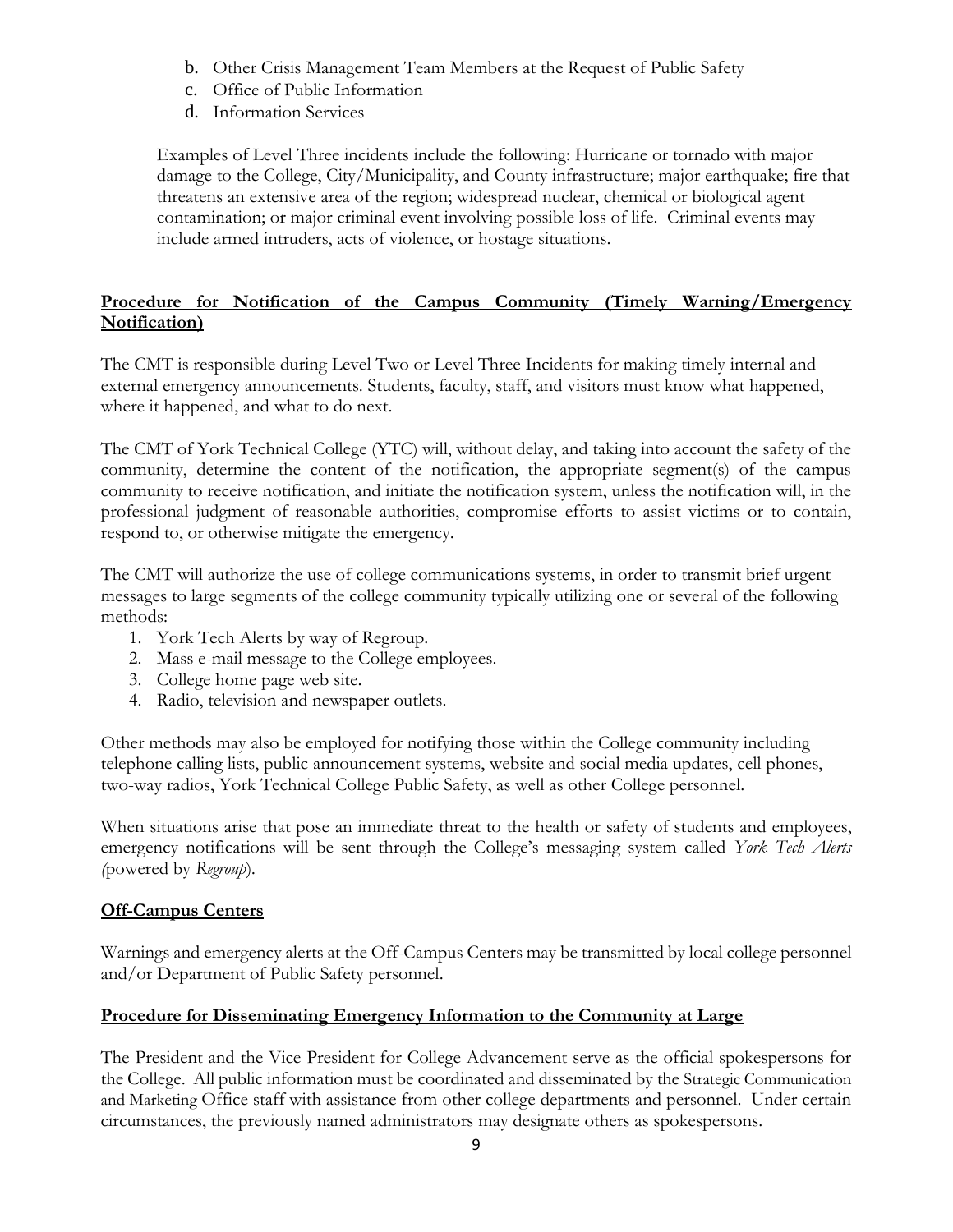During critical incidents, the CMT will direct the release of information regarding the situation and details of the response.

In the event that regular telecommunications on college property are not available, the SCM staff will coordinate media relations at a designated location. Information will be available at the designated location for the news media and, where possible, for faculty, staff, and students.

During Level 3 incidents, the CMT members, as well as municipal and County Public Information Officers, as appropriate, will provide notification to faculty, staff and students, and the general public on progress toward resolution.

### **Emergency Response Testing Procedures**

The College publicizes its emergency response and evacuation procedures in conjunction with at least one test per calendar year. A log of all drills is maintained by the Department of Public Safety. The log provides the date, time and designation of whether the drill was announced or unannounced. An alarm test is typically performed during the break between Fall and Spring semesters. The alarm system is tested annually by an outside vendor to ensure it functions properly. These tests are documented and posted on the alarm panels in each building. Public safety officers train on the alarms and sound them for training purposes when the buildings are empty. A log of this training is maintained in the Public Safety Office.

### **Emergency Response Guidelines**

In the event of hazardous weather or other natural emergencies, medical alerts, or campus closings or delays, students and employees should check their college e-mail or www.yorktech.edu for the most upto-date information. Important messages are sent out through the college's electronic messaging system, York Tech Alerts (powered by Regroup). Student and employees may sign-up or update their Regroup profile at https://yorktech.regroup.com/signup. Should a student or employees **not** have access to email, the web or other information, they should call the campus alert line 803-327-8000.Employees should not call the York Tech Department of Public Safety for closing information, as this will tie up phone lines that may be needed for an emergency.

### **Criminal and Medical Emergencies**

For any life threatening medical, emotional, personal or criminal emergency, please call 911 for assistance. Remember to dial 9-911 from a campus line. Then contact the Department of Public Safety at 803-327- 8013.

### **Earthquakes**

- If indoors, quickly seek refuge away from windows, shelves and heavy equipment, preferably in a doorway or under a desk or table.
- If outdoors, quickly move away from buildings, utility poles and other structures.
- If in a vehicle, stop in a safe place away from buildings, utility poles and other structures: stay in the vehicle.
- After the initial tremor, evaluate your situation and if you need emergency assistance, call the Department of Public Safety at 803-327-8013.
- Be prepared for aftershocks and protect yourself at all times.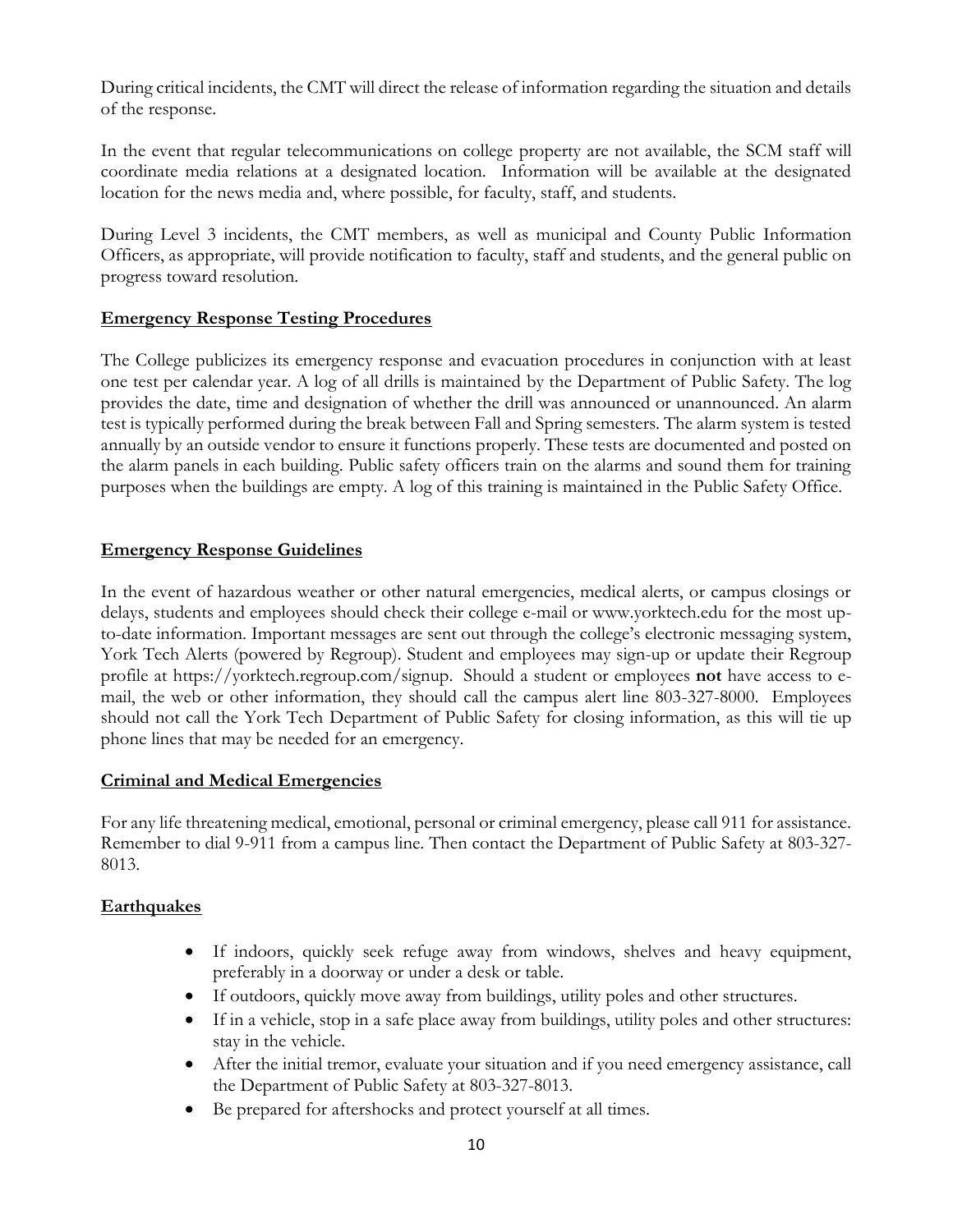### **Inclement Weather**

In the event of hazardous weather, faculty, staff, and students should check the College's web site [www.yorktech.edu](http://www.yorktech.edu/) for the most up-to-date information related to class and office schedules. Closing information will also be provided through the College's Emergency Notification System: **York Tech Alerts** *(Sign-up or update your Regroup profile at* [https://yorktech.regroup.com/signup.](https://yorktech.regroup.com/signup)) Individuals who **do not** have access to e-mail, the web, or other electronic information should call the campus alert line at 803-327- 8000. YTC will also notify, as quickly as possible, the following local media outlets regarding closings and delays:

| Radio:     | WRHI-AM (1340)  | <b>WRHM-FM (107)</b>  | WFAE-FM (90.7)  |
|------------|-----------------|-----------------------|-----------------|
|            | WPEG-FM (98.0)  | <b>WRFX-FM (99.7)</b> | STAR-FM (104.7) |
|            | LINK-FM (107.9) |                       |                 |
| Television | WCBL-TV (CN2)   | WBTV $(3)$            | $WSOC-TV(9)$    |
|            | NBC 6 (36)      | <b>FOX 18</b>         |                 |

### **Bomb Threat**

If a suspicious object is identified, it should not be disturbed. Clear the area and immediately call the Department of Public Safety at 803-327-8013. If a bomb threat is received by phone, the individual receiving the call should remain calm and attempt to obtain as much information as possible from the caller. Immediately report the information to the Department of Public Safety at 803-327-8013 and follow the instructions given. The Department of Public Safety, along with the College's Crisis Management Team, will work with law enforcement to manage the incident and provide updates to the community as appropriate.

### **Tornado**

A tornado watch means that tornadoes are possible.

A tornado warning means that a tornado has been sighted somewhere in the warning area. Usually the warning sirens will sound.

- a. If indoors, quickly seek shelter in the lowest level of the building, preferably in an interior hallway or room. If time does not permit, go to the safest area of the current room location, usually the inside wall, farthest away from doors and windows.
- b. Doors to rooms should be closed.
- c. Take shelter underneath a desk or other piece of heavy furniture if necessary.
- d. If outdoors, immediately seek shelter, if available. Otherwise, take cover in the nearest ditch or depression, away from power lines, buildings and trees. Do not remain in a vehicle or a non-permanent structure or attempt to outrun a tornado.
- e. After the tornado has passed, evaluate the situation and if emergency assistance is needed, call the Department of Public Safety at 803-327-8013.

### **Fire**

In case of a fire:

Be aware of all marked exits from the area and building as well as the location of nearby fire extinguishers and/or building fire hoses.

a. Immediately sound a building alarm and/or alert others in the area.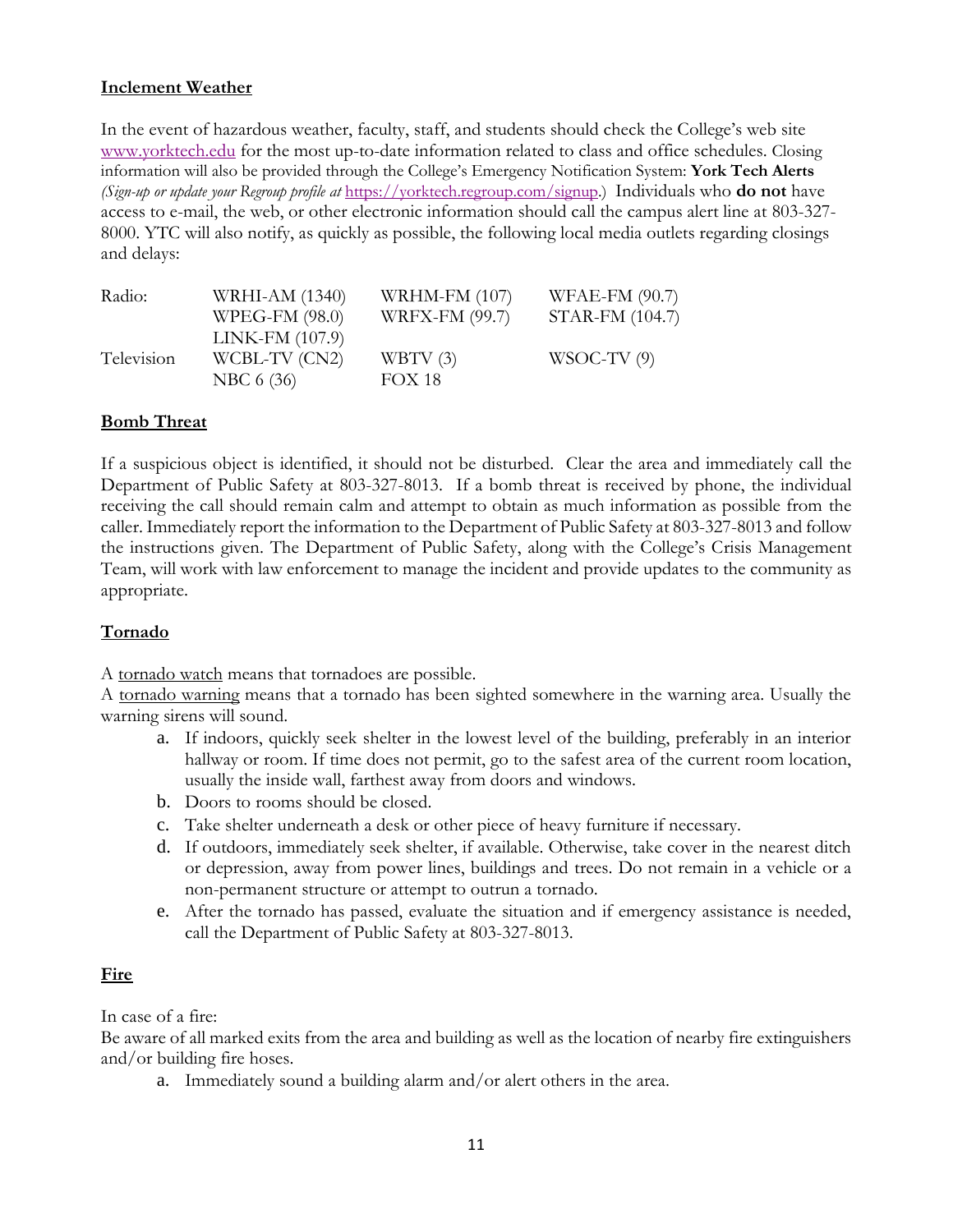- b. Call Authorities at 911 providing the caller's name and the location of the fire. Then immediately contact the Department of Public Safety at 803-327-8013.
- c. If the fire is small and one has been trained in the use of firefighting equipment, one may want to fight the fire with a fire extinguisher or building fire hose. Be sure to use the proper extinguisher for the type of fire and direct the extinguisher charge toward the base of the flame. Remember: **PASS** – **P**ull, **A**im, **S**queeze and **S**weep.
- d. If the fire is large, very smoky or rapidly spreading, evacuate the building immediately.
- e. Close all doors upon leaving. However, do not lock the doors.
- f. Smoke is the greatest danger in a fire. Stay near the floor where the air will be more breathable.
- g. If unable to leave the area, follow these guidelines:
	- Keep the doors closed.
	- Seal cracks and vents if smoke comes in.
	- If there is no smoke outside, open the window from the top to let out heat and smoke and from the bottom to let in fresh air.
	- Hang an object out of the window to attract the fire department's attention.
	- If possible, call 911 to alert authorities and call the Department of Public Safety at 803-327-8013 to report being trapped.

### **Nuclear Accident**

York Technical College is within the 10-mile emergency planning zone (EPZ) for state and local government response to an accident at the Catawba Nuclear Station. A radiological accident could require the college to take protective measures such as in-place sheltering of personnel and students or closing and evacuation of the campus.

- **1. Alert and Notification**:A nuclear accident siren will be a continuous three minute tone from the York County outdoor warning system. The three minute tone will cycle on and off for a total of fifteen minutes. The Department of Public Safety will notify college administration if special action is needed.
- **2. In-Place Sheltering**: In the event that evacuation is not necessary or advised, in-place sheltering may be needed.
	- a. Stay indoors until there is an announcement that it is safe.
	- b. Close all windows and doors; turn off fans, air conditioners, heat pumps, and forced-air heat.
	- c. Go to a basement or a low level room without windows or outside doors.
	- d. Listen to a local radio or television for emergency alert system messages.
- **3. College Evacuation**:Should an evacuation become necessary, the college will close; students, faculty, and staff will be asked to leave campus and return to their homes. When at home follow local evacuation plans, as determined by the local area. If unable to return home, individuals may request assistance with the evacuation process. Please meet at the Student Center where temporary shelters will be assigned. **Before evacuating, please do the following:**
	- a. Turn off all appliances and faucets.
	- b. Lock all windows and doors.
	- c. Pack appropriately.

Individuals may return to the area when the "All Clear" signal has been given. Please listen to local radio or television stations.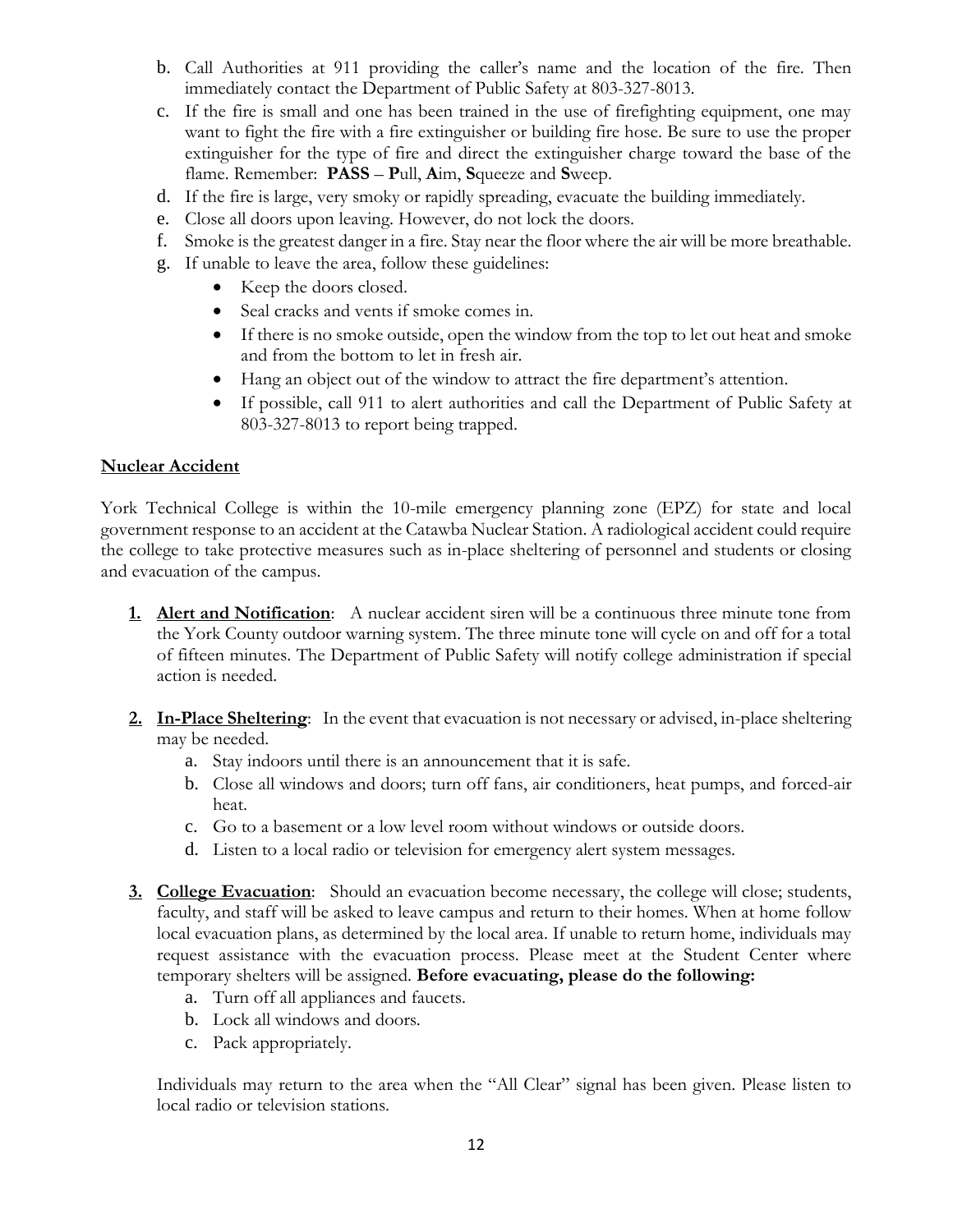## **Violent Act**

If you encounter a shooting scenario or other violent threat:

- a. Immediately call 911 and then contact the Department of Public Safety 803-327-8013.
- b. If you feel it is safe to do so, run away from the threat.
- c. If you cannot run away, find a location that you can lock or barricade the doors, turn off the lights, stay away from any windows, and remain quiet.
- d. If you are discovered or are unable to hide, and are in immediate danger, try to incapacitate the assailant.

Remember: *Run, Hide, Fight* 

### **Instructions for Assisting Disabled Students and Employees during an Evacuation**

Instructors should be aware and prepared to assist students with disabilities that might limit their ability to evacuate safely during an emergency (fire, power failure, etc.). Students and employees needing assistance during evacuations should be consulted as to their desired method of evacuation (e.g., with or without the wheelchair).

## **SEXUAL MISCONDUCT PREVENTION & RESPONSE PROCEDURES**

York Technical College is committed to maintaining a safe campus community and, therefore, strictly prohibits sexual misconduct which includes domestic violence, dating violence, sexual assault, and stalking. The College's Sexual Assault Prevention & Response Procedures comply with section 59-105- 10 of the S.C. Campus Sexual Assault Information Act, section 59-106-10 of the S.C. Campus Sex Crimes Prevention Act, the Jeanne Clery Act as amended, the Campus Sexual Violence Elimination Act of 2013 and Title IX of the Education Amendments to the Civil Rights Act. The College's Title IX Coordinator is Ms. Edwina Roseboro Barnes, Assistant Vice President of Human Resources. For further information, clarification, or assistance on any Title IX related matter at the college, refer to: [titleixcoordinator@yorktech.edu.](mailto:titleixcoordinator@yorktech.edu)

## **DEFINITION OF TERMS BASED ON SOUTH CAROLINA LAWS**

## **Sexual Assault**

South Carolina Criminal Law does not define the term sexual assault as such. Instead, South Carolina has defined the term sexual battery. Sexual Battery is a crime when performed without consent of the victim, as discussed below.

In the discussion below, it is important to note that, unless living apart, a spouse cannot be charged with criminal sexual conduct when the alleged conduct occurred against the another spouse. However, the act may qualify as the crime of spousal sexual battery if aggravated force is used.

## **Sexual Battery Defined**

Sexual battery means sexual intercourse, cunnilingus, fellatio, anal intercourse, or any intrusion, however slight, of any part of a person's body or of any object into the genital or anal openings of another person's body (except when such intrusion is accomplished for medically recognized treatment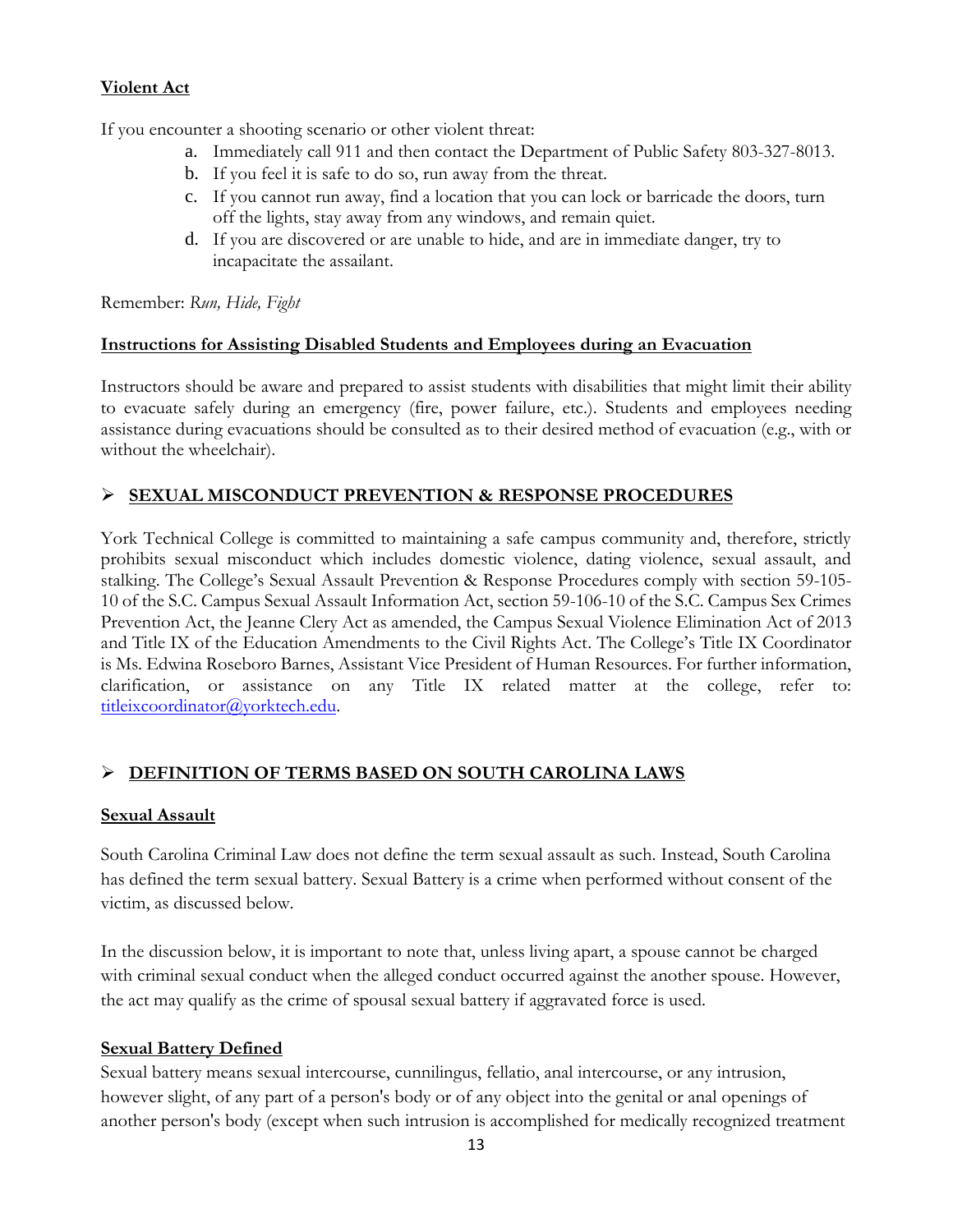or diagnostic purposes).

Sexual battery can be a crime when performed without consent. Depending on the circumstances surrounding the non-consensual sexual battery, the crime may be classified as Criminal Sexual Conduct in the varying degrees discussed below.

## **First Degree Criminal Sexual Conduct**

This crime occurs when a person commits sexual battery with the victim and any of the following circumstances exist:

- 1. The actor uses aggravated force to accomplish sexual battery.
- 2. The victim submits to sexual battery by the actor under circumstances where the victim is also the victim of forcible confinement, kidnapping, trafficking in persons, robbery, extortion, burglary, housebreaking, or any other similar offense or act.
- 3. The actor causes the victim, without the victim's consent, to become mentally incapacitated or physically helpless by administering, distributing, dispensing, delivering, or causing to be administered, distributed, dispensed, or delivered a controlled substance, a controlled substance analogue, or any intoxicating substance.

## **Second Degree Criminal Sexual Conduct**

A person is guilty of criminal sexual conduct in the second degree if the actor uses aggravated coercion to accomplish sexual battery.

## **Third Degree Criminal Sexual Conduct**

If sexual battery does not qualify as first or second degree Criminal Sexual Conduct, then the crime may be Criminal Sexual Conduct in the Third Degree. If sexual battery is accomplished by use of force or coercion or is performed when the actor knows or has reason to know that the victim is mentally defective, mentally incapacitated, or physically helpless, then nonconsensual sexual battery constitutes the crime of Third Degree Criminal Sexual Conduct.

## **Domestic Violence**

Domestic violence can be defined as abuse committed by one family or household member against another family or household member. "Abuse" means:

- 1. Physical harm, bodily injury, assault, or the threat of physical harm;
- 2. Sexual criminal offenses, as otherwise defined by statute, committed against a family or household member by a family or household member.

## **Criminal Domestic Violence**

It is a crime to cause physical harm or injury to a person's own household member; or to offer or attempt to cause physical harm or injury to a person's own household member with apparent present ability under circumstances reasonably creating fear of imminent peril.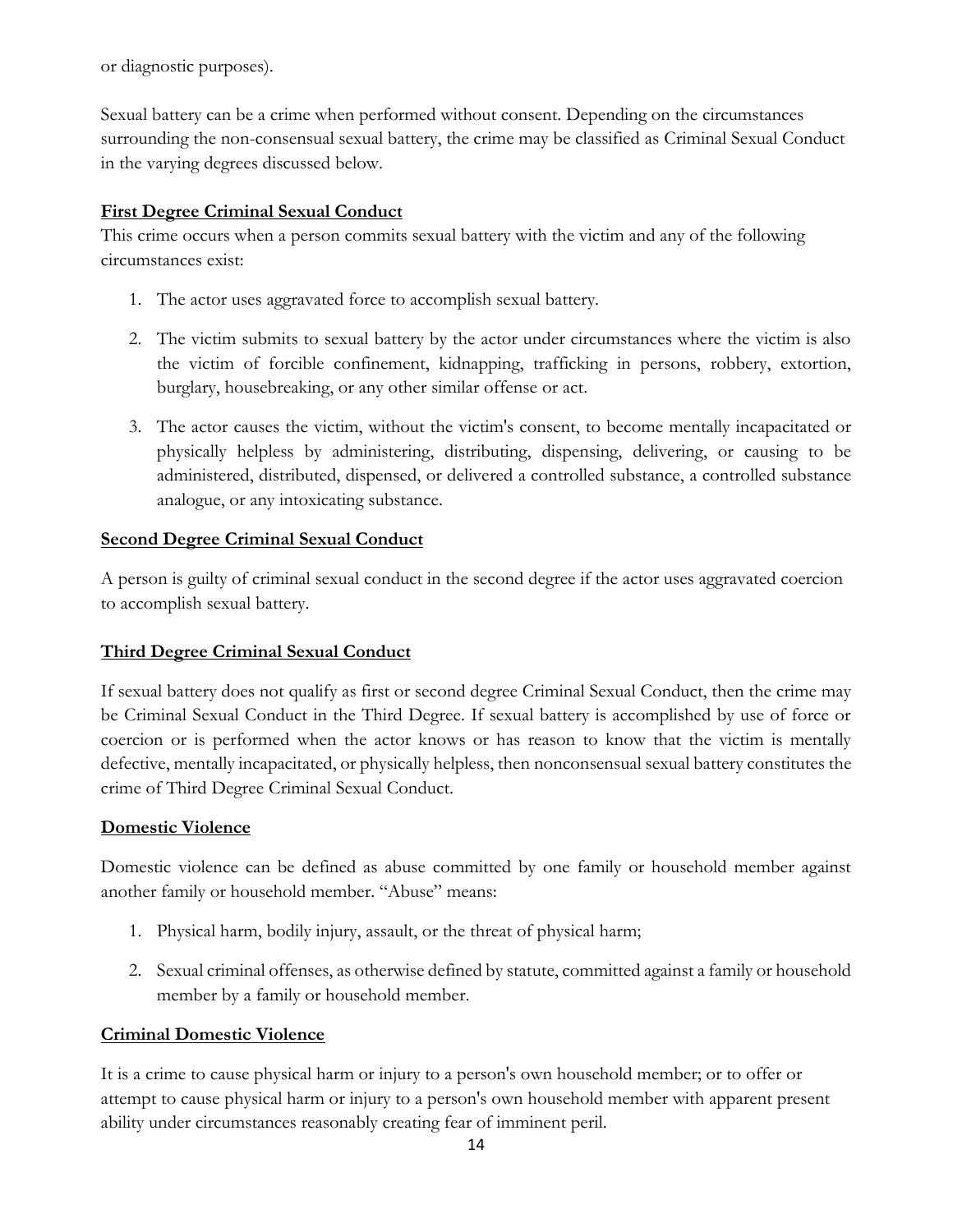The term household member means:

- 1. a spouse;
- 2. a former spouse;
- 3. persons who have a child in common; or
- 4. a male and female who are cohabiting or formerly have cohabited.

## **Dating Violence**

The term dating violence is not defined under the laws of South Carolina. However, according to the South Carolina Department of Health and Environmental Control, Dating violence is the performance or threat of an act of violence by at least one member of an unmarried couple on the other member within the context of dating. This may include any form of sexual assault, physical violence, and verbal or emotional abuse.

# **Stalking**

Stalking means a pattern of words, whether verbal, written, or electronic, or a pattern of conduct that serves no legitimate purpose and is intended to cause and does cause a targeted person, and would cause a reasonable person in the targeted person's position, to fear:

- 1. death of the person or a member of his family;
- 2. assault upon the person or a member of his family;
- 3. bodily injury to the person or a member of his family;
- 4. criminal sexual contact on the person or a member of his family;
- 5. kidnapping of the person or a member of his family; or
- 6. damage to the property of the person or a member of his family.

# **Consent Related to Sexual Activity**

Per SC Law, consent, in reference to sexual assault, means that an act of sexual contact is in accordance with the will of the other person. Sexual contact that is contrary to the manifest will of the other party is without consent.

To clarify further, consent is defined as positive, unambiguous, and voluntary agreement to engage in specific sexual activity throughout a sexual encounter. Consent cannot be inferred from the absence of a "no"; a clear "yes," verbal or otherwise, is necessary. Consent to some sexual acts does not imply consent to others, nor does past consent to a given act imply present or future consent. Consent must be ongoing throughout a sexual encounter and can be revoked at any time. Consent cannot be obtained by threat, coercion, or force. Agreement under such circumstances does not constitute consent. Consent cannot be obtained from someone who is asleep or otherwise mentally or physically incapacitated, whether due to alcohol, drugs, or some other condition. A person is mentally or physically incapacitated when that person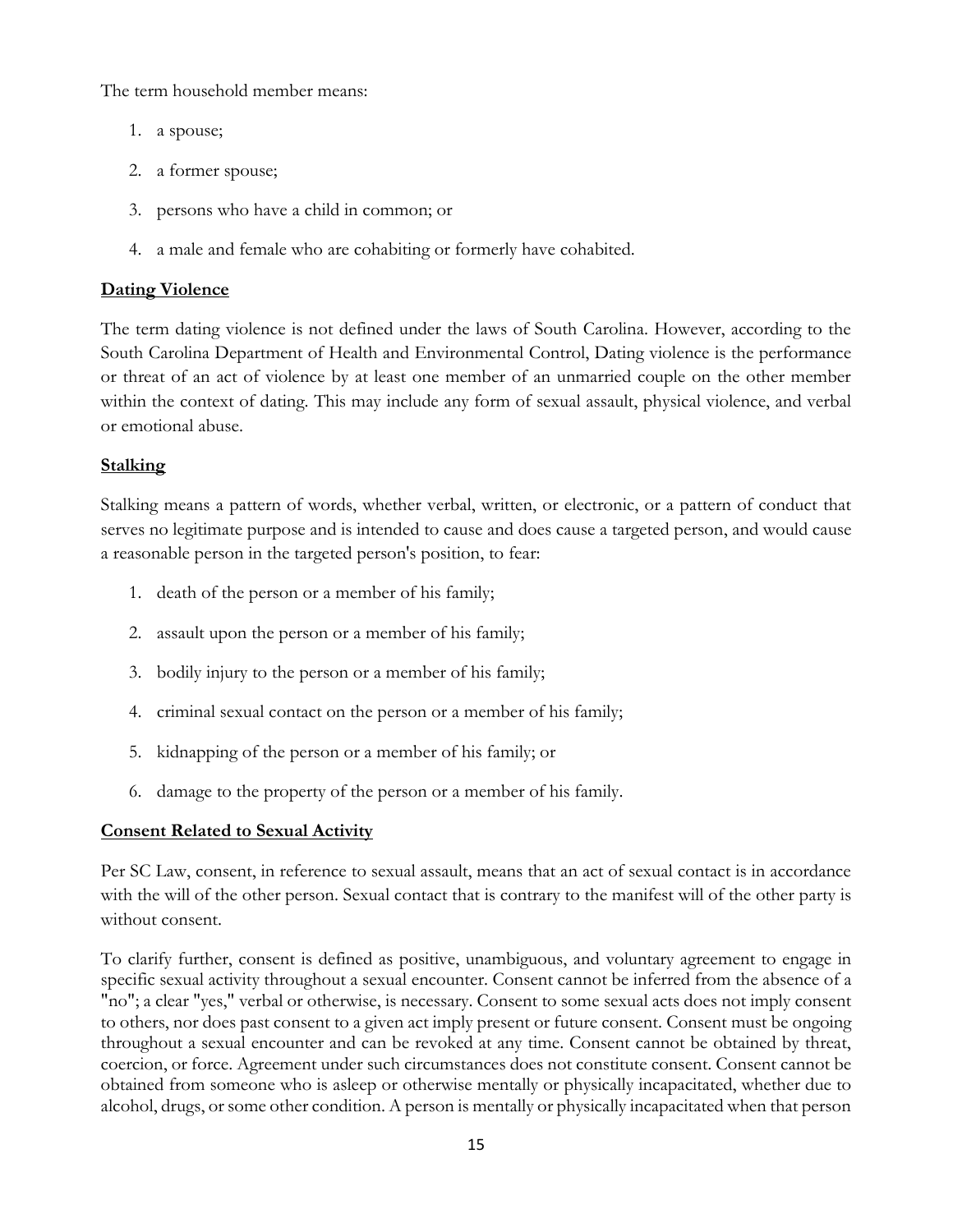lacks the ability to make or act on considered decisions to engage in sexual activity. Engaging in sexual activity with a person whom you know -- or reasonably should know -- to be incapacitated constitutes sexual misconduct. Consent can only be accurately gauged through direct communication about the decision to engage in sexual activity. Presumptions based upon contextual factors (such as clothing, alcohol consumption, or the way someone dances) are unwarranted, and should not be considered as evidence for consent.

# **SAFETY & PREVENTION MEASURES**

York Technical College is concerned with the safety of students and employees. To keep the campus and off-campus centers safe, being aware of the surroundings is important, especially at night. Below are some important and easy to follow measures that everyone can practice.

- Contact the Department of Public Safety (803-327-8013) to request an escort if you sense any danger. It is advisable to have this number programmed into your cell phone for quick access.
- If you do not have a cell phone, be aware of telephone locations in case of an emergency.
- Avoid being in classrooms or office buildings alone. If you must be there, notify a Campus Safety employee of where you are and how long you will be there. Stay near a telephone, if possible.
- Report any suspicious person or activity to the Department of Public Safety, whatever the time, day, or night.
- Vary your routine. Do not walk the same route day-after-day.
- When walking, be alert. Listen for footsteps and voices to be sure no one is following you.
- Avoid unlit areas. Whenever possible, walk and park in well-lit public areas.
- Always lock the doors in your car, room, apartment, or house. Keep the car doors locked even when you are driving.
- When walking to your car, have your car keys in your hand before leaving the building.

# **BYSTANDER INTERVENTION STRATEGIES AND SAFETY TIPS**

- Keep your distance if stepping in seems unsafe.
- Keep sight of the attacker and point the attacker out to authorities.
- Contact authorities by phone or through Facebook, Twitter, text messages, or email.
- Contact the authorities anonymously, if necessary.
- Be on standby for a scared friend and respond immediately to a call or code signal.
- Call the local police and bring back-up help.
- Never assume that harassment or sexual violence will just end on its own. Taking action early to get help reduces the chance it will continue.
- Don't encourage hostile or violent comments about other students.
- Do not share information about an acquaintance's schedule or whereabouts with a stranger.
- If someone appears to be getting verbally abused or pushed around, ask "Are you okay?" and intervene or get help if needed.
- If you see someone being attacked, followed, or in distress, report it to the Department of Public Safety and/or the police by dialing 911. And, if you feel it is safe to do so, intervene by offering your support or objecting to the action.
- Watch for signs that a relationship could become violent. Individuals who show extreme jealousy, controlling behavior, quick anger and unpredictable mood swings may be more likely to become violent in a relationship.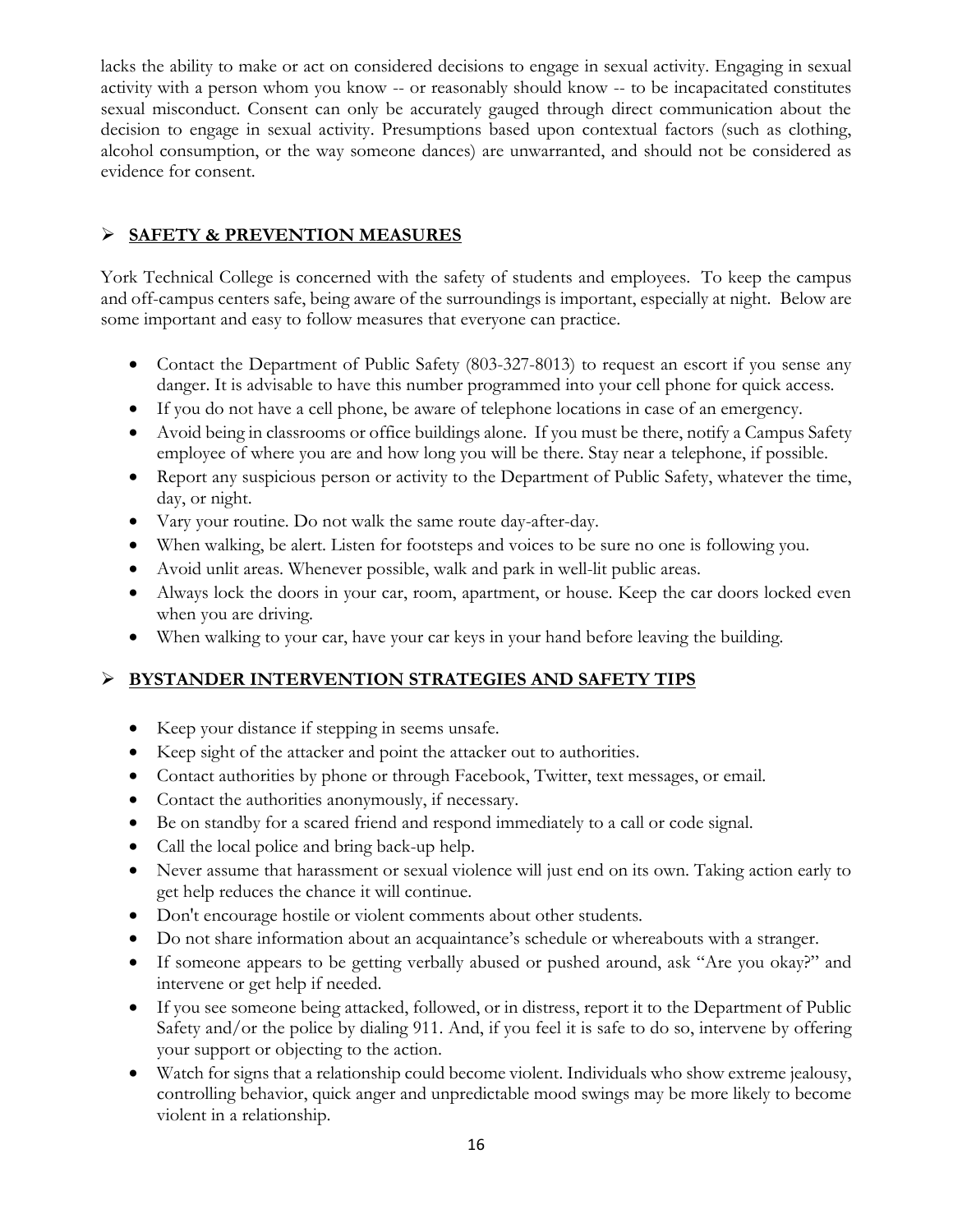## **TIPS FOR PREVENTING SEXUAL VIOLENCE AND DATE RAPE**

- Offer help to someone who is a target or at risk of sexual violence.
- Call the police if you see a sexual assault or hear a confession of rape.
- If someone jokes about rape, speak up to let them know it is not acceptable.
- Don't leave someone alone if they are unconscious, drunk, or high on drugs.
- Never allow people you don't know and trust into your living quarters. Sixty percent of all campus sexual assaults take place in the victim's living quarters.
- Don't send provocative pictures of yourself to anyone including a boyfriend or girlfriend- once you hit send, you can't control where the pictures will be forwarded in the future or how they will be used.
- Don't let anyone engage in sexual activity with someone who is unconscious, drunk, or high on drugs.
- Check in with your friends during parties. Do not leave them alone and plan to leave with them.
- Pick a designated driver and an observer who will stay sober at parties.

## **WARNING SIGNS OF ABUSIVE BEHAVIOR FROM PARTNER & RISK REDUCTION MEASURES**

Intimate partner violence is serious, and if your partner harms you, you should consider all available options to protect yourself, including legal action. Individuals stalked by a partner are more likely to face physical or sexual violence from that partner. It is generally best to end all contact with someone who has stalked you. Signs to watch out for:

- Repeated harassment or threats that cause you to feel fearful.
- Unwanted calls, emails, text messages, and instant messages
- Insisting to know your whereabouts at all times and who you are with
- Possessive behavior which includes demands that you stop spending time with others
- Attempts to control or excerpt power over your actions
- Pattern of physical, sexual, psychological, or emotional actions or threats of those actions
- Any actions that are meant to isolate you from friends and family
- Actions which humiliate or harm you physically or emotionally
- Threats to hurt you or themselves if you leave
- Other manipulative behavior

# **REPORTING A SEXUAL MISCONDUCT OFFENSE**

If a student has been a victim of sexual assault, domestic violence, dating violence, or stalking it is the student's option to notify the appropriate law enforcement authorities including on-campus authorities and local police. At the student's request the Dean of Student Engagement, Public Safety, Assistant Vice President of Human Resources, or a Counseling and Support Services Staff member will assist in notifying the proper authorities.

If a student is sexually assaulted at York Technical College (including off-campus centers or collegesponsored events), he/she should: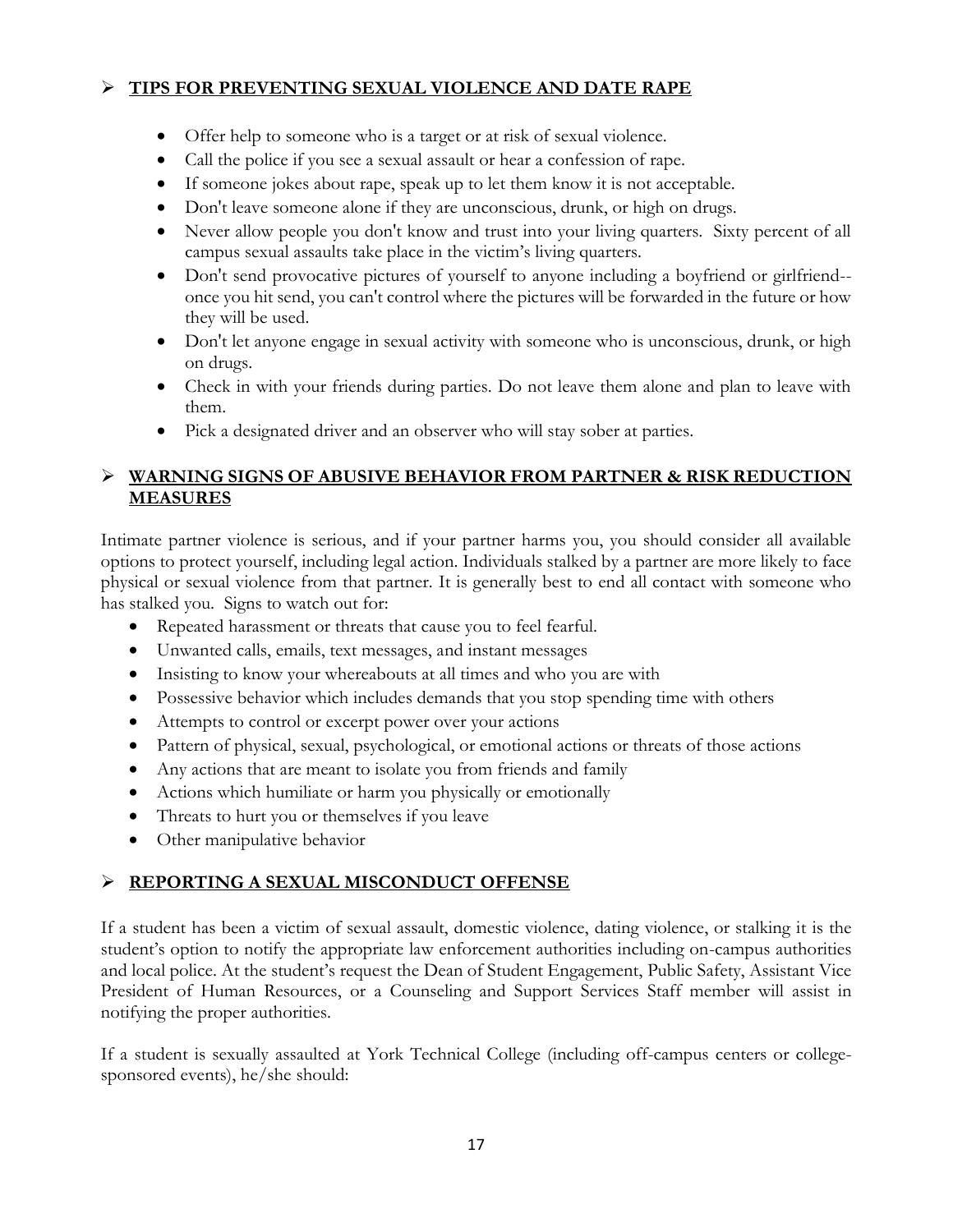- If on campus, call York Technical College's Department of Public Safety immediately at 803-327- 8013 to report the incident.
- If off campus, call the local emergency medical service immediately by dialing "911." (This does not obligate you to file charges or to testify in court.)
- If you prefer not to call the police, but you want to report the sexual assault to the College, you should contact the Dean for Student Engagement at 803-327-8047, the Assistant Vice President for Human Resources at 803-981-7162, the Executive Vice President for Academic & Student Affairs at 803-327-8014, or a Counselor in the Counseling & Support Services Department of Student Services at 803-327-8007. These individuals will assist you in notifying the above authorities upon request.
- **If you do not wish to report the incident to the college but want to talk to someone in confidence and weigh your options you may contact the office of Counseling and Support Services at 803-327-8007** and ask to speak with a licensed counselor.

## **DEPARTMENT OF PUBLIC SAFETY PROCEDURES**

When a student notifies the York Technical College Department of Public Safety of a sexual assault or other sexual misconduct offense, the following will occur:

- A Campus Police Officer from the Department of Public Safety will respond to the location on campus, ensure that the student is safe, and provide the student with emergency medical assistance.
- The Officer will protect the crime scene, contact the local law enforcement agency, if necessary, and assist in the preservation of evidence.
- If the student requests to speak to a male or female officer, the law enforcement agency will make every reasonable effort to accommodate the request.
- A Student Services representative may report to the scene to assist as needed. A friend or family member will be called upon request.
- The Campus Police Officer will make arrangements for appropriate transportation to a medical facility, if desired.
- The Department of Public Safety or a Student Services representative will contact other assistance agencies on the student's behalf, upon request, such as the Victim/Witness Assistance Program, 1675-1B York Highway, York, SC, 29745; Phone (803) 628-3023.
- The case will be treated with sensitivity, understanding, and professionalism regardless of gender or the gender of the accused, and names will not be released to the public or the press.

When a student or employee notifies the Department of Public Safety that they have an order of protection, the Department of Public Safety obtains a copy of the order to determine what the limitations are and then places all active protection orders into a file for the officers to view for enforcement of the order on campus. If the Department of Public Safety receives a report that someone has violated that order, YTC Campus Police will, with good faith and credit, enforce the provisions of state law, SC Code of Law 20-4-40, in the absence of YTC Campus Police, local law enforcement will be contacted.

# **DEAN FOR STUDENT ENGAGEMENT OFFICE PROCEDURES**

When a student notifies the Dean for Student Engagement's Office of a sexual assault or other sexual misconduct offense, the following will occur:

 Upon learning of the incident, regardless of whether the victim chooses to report the incident to law enforcement, the Dean for Student Engagement or a trained designee will notify the Title IX Coordinator to begin coordinating efforts to investigate the alleged incident.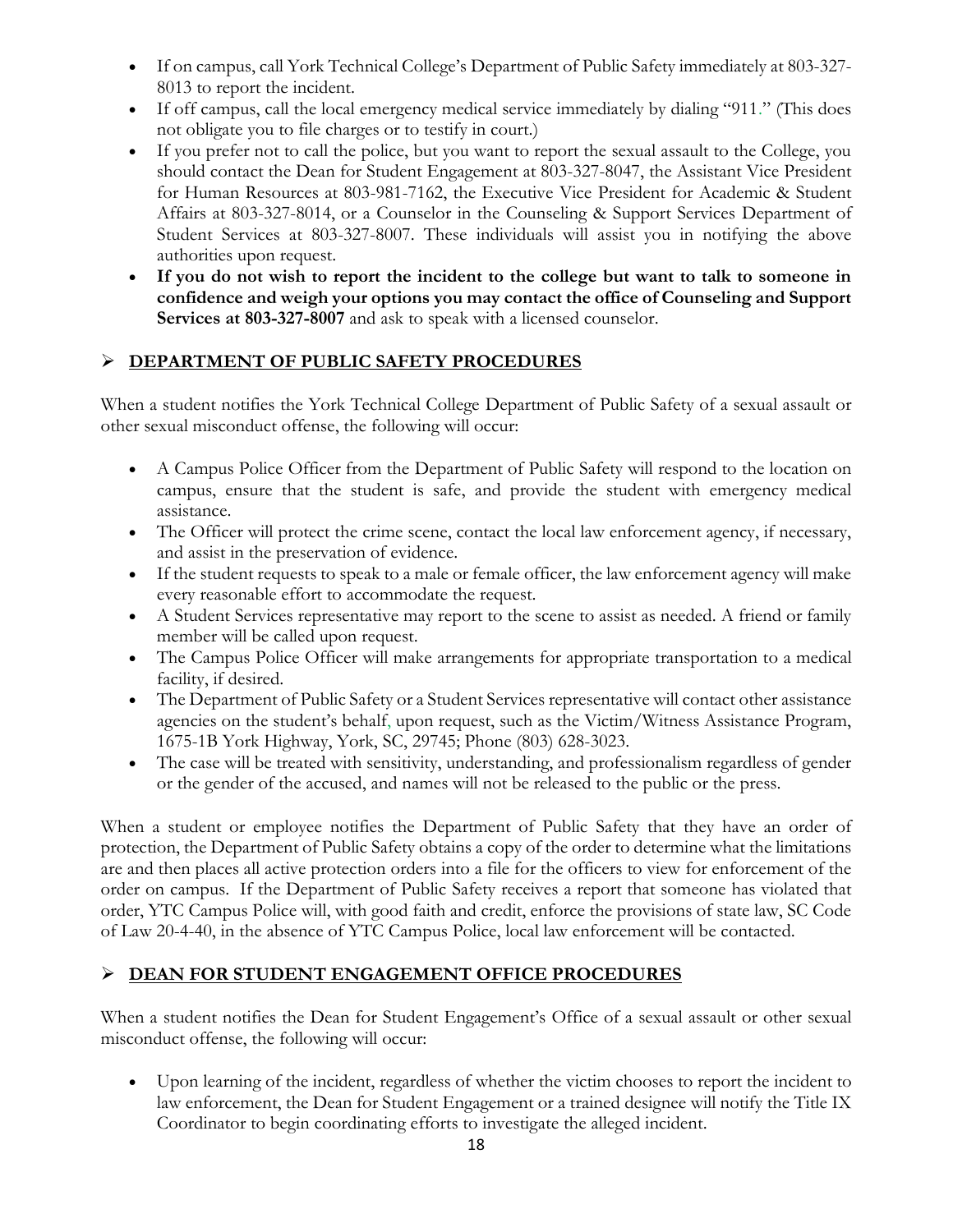The College's *Student Code Procedures for Addressing Alleged Acts of Sexual Harassment Under Title IX* will be followed and can be found on the College's website at:

[https://yorktech.edu/uploadedFiles/Pages/Campus\\_Life/\\_content/Final%203-2-](https://yorktech.edu/uploadedFiles/Pages/Campus_Life/_content/Final%203-2-106.2%20Procedure-Title%20IX.pdf) [106.2%20Procedure-Title%20IX.pdf](https://yorktech.edu/uploadedFiles/Pages/Campus_Life/_content/Final%203-2-106.2%20Procedure-Title%20IX.pdf)

- The standard of evidence to be used is preponderance of evidence. This means that the incident is more likely than not to have happened or at least 51% certain.
- The Assistant Vice President of Human Resources, who is the College's Title IX Coordinator, will assign investigator(s), oversee the process and provide communication to all need to know parties.
- The Dean for Student Engagement (or designee) will make the student aware of counseling services available and offer to assist the alleged victim in securing appropriate services for the situation.. Types of assistance may include counseling, changes to the student's academic schedule, work schedule, transportation, or similar services in addition to assistance in referring students to appropriate legal services.

When a student reports a sexual assault to the Dean for Student Engagement, the Dean is required by law to inform the York Technical College Department of Public Safety for statistical reporting purposes. However, reporting this crime to the Department of Public Safety in no way obligates the student to press charges or testify in court. Even if the student does not want to press charges, the College strongly encourages the student to contact the local law enforcement agency for immediate assistance.

## **PRESERVATION OF THE EVIDENCE**

It is very important to preserve evidence for confirming proof of crimes alleging criminal domestic violence, dating violence, sexual assault, stalking, or for obtaining a protection order. Following the guidelines below will assist in ensuring that the evidence is preserved.

- Call "911" and request medical transportation.
- Memorize as much detail as possible about the assailant.
- Preserve the evidence by not bathing, changing clothes, eating, or drinking.
- Do not disturb the crime scene(s).
- If a student is sexually assaulted, he or she is strongly encouraged to go through the rape protocol exam for medical attention and for the purpose of preserving important physical evidence of the assault. The rape protocol exam should be done as soon as possible. Physical evidence can be obtained up to 72 hours after an assault. However, as time passes, the quality of the evidence diminishes.

# **DISCIPLINARY PROCEDURES**

Detailed rules for disciplinary procedures, timelines, and sanctions are published in the College's *Student Codes & Grievance Procedure* which can be found at the locations listed below. These procedures provide prompt, fair, and impartial investigation and resolution and are conducted by officials who receive appropriate training on issues related to domestic violence, dating violence, sexual assault, and stalking, as well as, how to conduct hearings that protect victim safety and promotes accountability.

Student Code (Student Rights, Responsibilities, & Procedures for Academic & Student Misconduct): [https://yorktech.edu/uploadedFiles/Pages/Campus\\_Life/\\_content/3-2-](https://yorktech.edu/uploadedFiles/Pages/Campus_Life/_content/3-2-106.1%20Student%20Code.pdf) [106.1%20Student%20Code.pdf](https://yorktech.edu/uploadedFiles/Pages/Campus_Life/_content/3-2-106.1%20Student%20Code.pdf)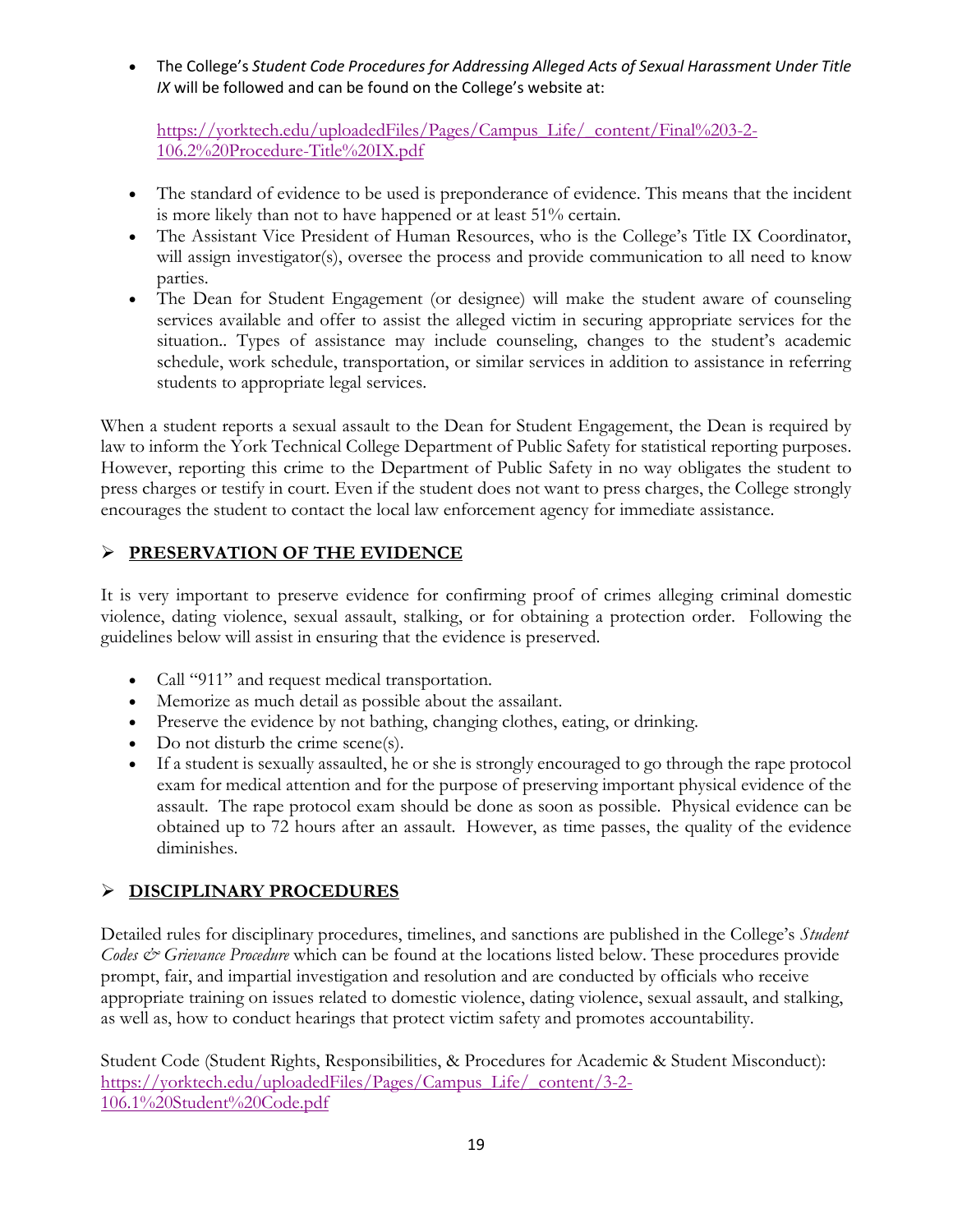Student Code Procedures for Addressing Alleged Acts of Sexual Harassment Under Title IX: [https://yorktech.edu/uploadedFiles/Pages/Campus\\_Life/\\_content/Final%203-2-](https://yorktech.edu/uploadedFiles/Pages/Campus_Life/_content/Final%203-2-106.2%20Procedure-Title%20IX.pdf) [106.2%20Procedure-Title%20IX.pdf](https://yorktech.edu/uploadedFiles/Pages/Campus_Life/_content/Final%203-2-106.2%20Procedure-Title%20IX.pdf)

Student Grievance Procedure (Used if alleged harasser or violator is an employee or third party.) [https://yorktech.edu/uploadedFiles/Pages/Campus\\_Life/\\_content/3-2-106.3%20Grievance.pdf](https://yorktech.edu/uploadedFiles/Pages/Campus_Life/_content/3-2-106.3%20Grievance.pdf)

# **CONFIDENTIALITY OF DISCIPLINARY RECORDS**

Disciplinary referrals to the Dean for Student Engagement's Office may result in the creation of student disciplinary records. Such records are considered educational records and are therefore confidential. While the College is committed to protecting the student's privacy to the greatest extent, confidential records may be released without the student's permission under provisions outlined in state and federal laws, including *[The Family Educational Rights and Privacy Act](http://www.ed.gov/policy/gen/guid/fpco/ferpa/index.html)* (FERPA) (20 U.S.C. § 1232g; 34 CFR Part 99). FERPA is a federal law that pertains to the release of and access to student educational records. On the rare occasion when information from a student's disciplinary record is released without consent, the College will notify the student accordingly, unless prohibited by law from doing so.

Disciplinary records are kept by and in the Dean for Student Engagement's Office, and are separate from all other educational records, including academic transcripts. The length of time a disciplinary record is maintained depends on the level of sanction issued, and/or the incidence of any additional violations while the initial record is currently on file. Additional violation(s) may result in file(s) being maintained for an extended period of time.

# **RIGHTS OF THE COMPLAINANT AND RESPONDENT**

- The *Student Code Procedures for Addressing Alleged Acts of Sexual Harassment Under Title IX* will be followed to ensure that the rights of the complainant and respondent are upheld.
- The complainant and respondent have the right to be informed of the disciplinary procedures which will be followed in addressing an incident report alleging sexual misconduct.
- The complainant and respondent have the right to attend and testify at a hearing, if scheduled, and are entitled to have an advisor (that can be legal counsel) present during the hearing proceedings.
- All hearings are closed to the public and are confidential.
- The complainant and respondent will be informed of the institution's final determination with respect to the alleged sex offense and any sanction that is imposed against the respondent.
- In the event the decision is appealed, the Dean for Student Engagement will notify the other party of the status of the appeal.

The complainant or respondent may request changes in his/her academic schedule by making a request to the Dean for Student Engagement or the Title IX Coordinator. The College will accommodate such changes if reasonably possible.

# **EDUCATIONAL PROGRAMS AND SERVICES**

The College actively promotes campus safety by providing educational programs to promote the prevention and awareness of sexual violence including rape, acquaintance rape, domestic violence, dating violence, stalking, and other safety-related issues for college students. Events are usually scheduled in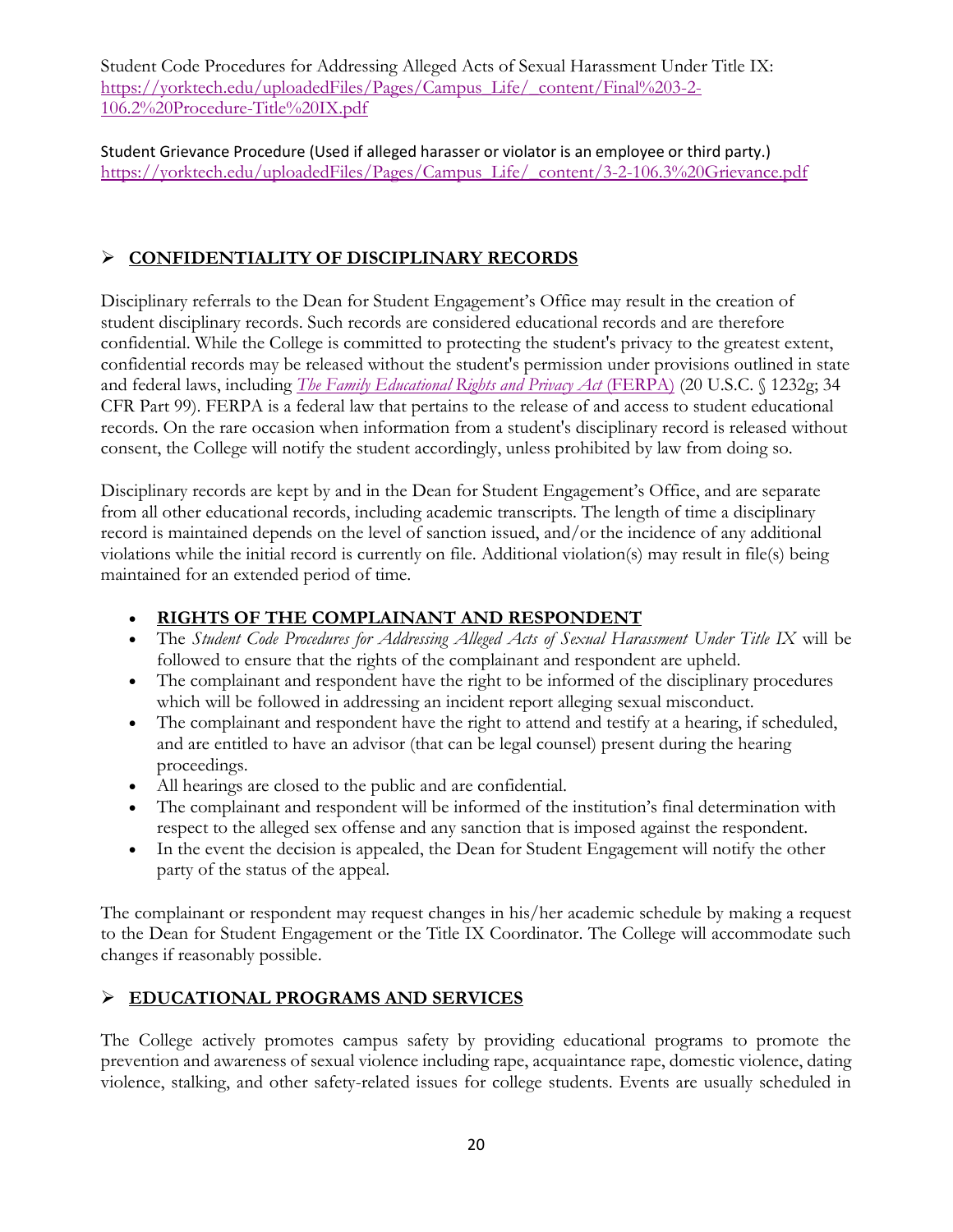conjunction with the annual Health Fair, and periodic workshops are advertised through flyers, class rooms, *Access News,* Digital Signage, and / or updates in the Desire–2-Learn course management system.

York Technical College provides new and returning students information directing them to important safety information and notifies them of the online interactive training which is provided each semester as a means to strengthen measures to prevent sexual violence on college campuses.

Students are notified of this training via e-mail communication and are asked to complete the training within 30 days of notification.

## **COUNSELING AND SUPPORT SERVICES**

### **Local Resources**

The College provides counseling services in the Counseling & Support Services (CASS) Department located in the Student Services Building J. Contact CASS services at cass a vortech.edu or by calling 803-327-8007. Counselors also make referrals to appropriate community agencies when necessary. Individuals may obtain direct services related to sexual assault and domestic violence by contacting:

Safe Passage (York & Union County) P.O. Box 11458 Rock Hill, SC 29731 24-Hour Crisis Hotline – (803) 327-7558 Toll-Free 1-800-659-0977

Palmetto Citizens Against Sexual Assault (Chester & Lancaster Counties) Chester: 177 Columbia St. Lancaster: 106 N. York St. Chester, SC 29706 Lancaster, SC 29720-2063 (803)581-8313 (803)286-5232 Hotline: 1-888-790-8532

### **National Resources**

**[Office on Violence Against Women](https://www.justice.gov/ovw)**: Established by the Violence Against Women Act, the Office on Violence Against Women is designed to reduce violence against women and strengthen resources for all survivors of sexual assault, domestic violence, dating violence and stalking. <http://www.justice.gov/ovw>

**[National Domestic Violence Hotline](http://www.thehotline.org/)**: Established by the Violence Against Women Act, the National Domestic Violence Hotline provides twenty-four hour support for people facing domestic violence. <http://www.thehotline.org/>

**[Stalking Resource Center](http://www.victimsofcrime.org/our-programs/stalking-resource-center):** Part of the National Center for Victims of Crime, the Stalking Resource Center provides assistance and guidance for those impacted by stalking. <https://victimsofcrime.org/stalking-resource-center>

**[Rape, Abuse and Incest National Network \(RAINN\)](http://www.rainn.org/get-help/national-sexual-assault-online-hotline)**: This nonprofit organization has a twentyfour-hour hotline for anonymous support for people dealing with sexual assault and their friends and families. <https://rainn.org/get-help/national-sexual-assault-online-hotline>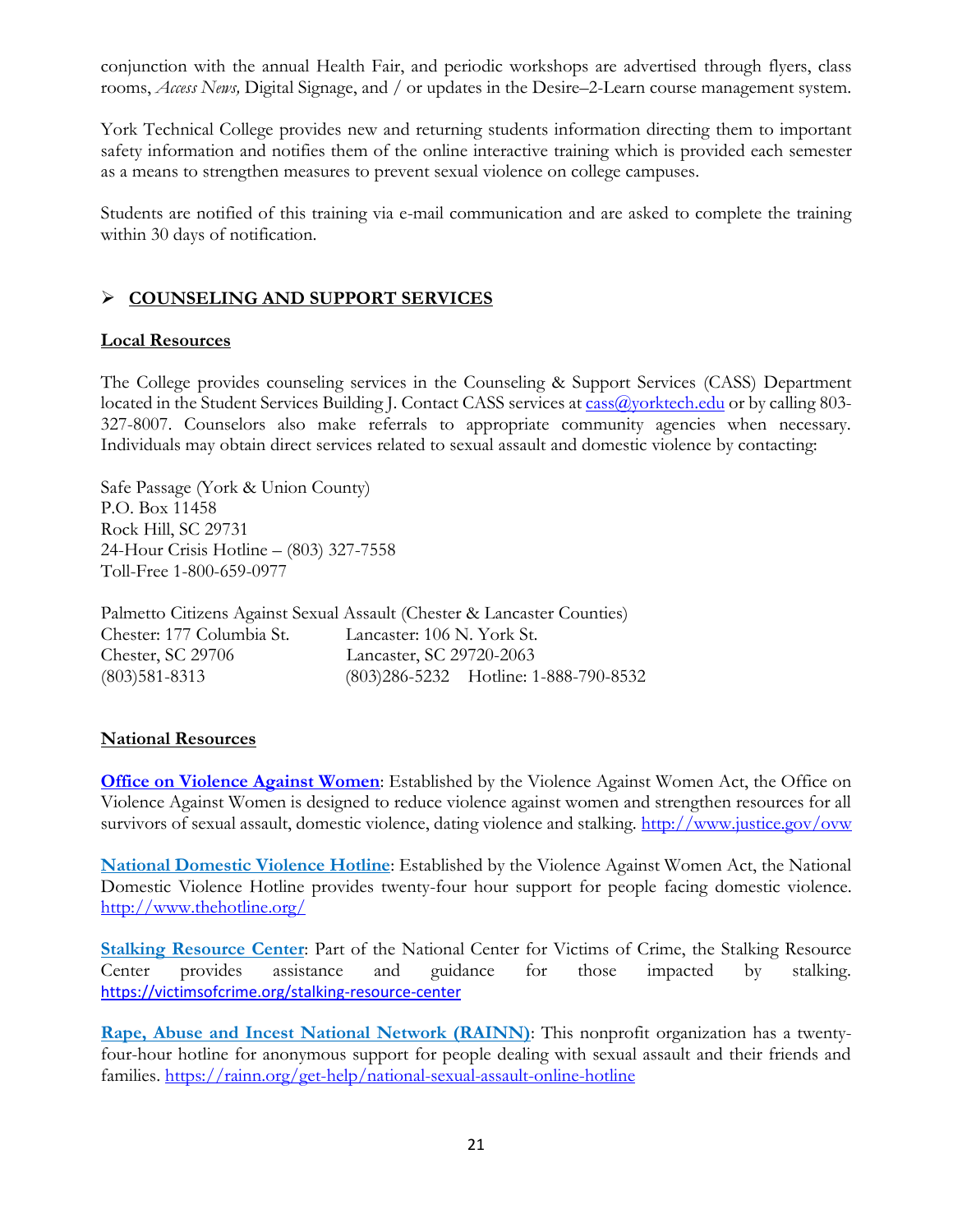**[The National Suicide Prevention Hotline](http://www.suicidepreventionlifeline.org/)**: This nonprofit organization has a twenty-four-hour, tollfree confidential suicide prevention hotline. <http://www.suicidepreventionlifeline.org/>

**[GirlsHealth.gov](http://www.girlshealth.gov/safety/saferelationships/daterape.html)**: This government-sponsored Website contains information regarding rape and sexual assault. <http://www.girlshealth.gov/safety/saferelationships/daterape.html>

**[Love Is Respect](http://www.loveisrespect.org/is-this-abuse/)**: The Love Is Respect Website offers information on how to recognize dating violence and seek help. <http://www.loveisrespect.org/is-this-abuse/>

## **SEX OFFENDERS REGISTRY**

The Campus Crimes Prevention Act (Public Law 106-386) requires tracking of convicted sex offenders enrolled at or employed by institutions of higher education. The Sex Offender Registry is available to the public at [http://scor.sled.sc.gov](http://scor.sled.sc.gov/)

# **REPORTED INCIDENTS FOR YORK TECHNICAL COLLEGE**

York Technical College's Annual Security Report is published in its entirety on the College's Consumer Information page of its website at: [https://www.yorktech.edu/student-consumer-information.](https://www.yorktech.edu/student-consumer-information) This report includes statistics for the previous three years on crimes reported to local police agencies or to the York Technical College Department of Public Safety that occurred on campus; in certain off campus buildings or property owned or controlled by York Technical College; and on public property within, or immediately adjacent to and accessible from the campus.

| Main Campus - 452 South Anderson Road, Rock Hill, SC 29730                                                                                       |                |                                         |                    |                |                                         |                    |           |                                         |                    |
|--------------------------------------------------------------------------------------------------------------------------------------------------|----------------|-----------------------------------------|--------------------|----------------|-----------------------------------------|--------------------|-----------|-----------------------------------------|--------------------|
| The following statistics show the total criminal offenses, hate crimes and arrests/referrals for campus disciplinary action that occurred on the |                |                                         |                    |                |                                         |                    |           |                                         |                    |
| college's campus, non-campus buildings & property and public property.                                                                           |                |                                         |                    |                |                                         |                    |           |                                         |                    |
|                                                                                                                                                  |                |                                         |                    |                |                                         |                    |           |                                         |                    |
|                                                                                                                                                  | 2018           | 2018                                    | 2018               | 2019           | 2019                                    | 2019               | 2020      | 2020                                    | 2020               |
| <b>Criminal Offenses</b>                                                                                                                         | On Campus      | Non-campus<br>buildings and<br>property | Public<br>Property | On Campus      | Non-campus<br>buildings and<br>property | Public<br>Property | On Campus | Non-campus<br>buildings and<br>property | Public<br>Property |
| Murder & Non-negligent<br>Manslaughter                                                                                                           | $\theta$       | $\Omega$                                | $\Omega$           | $\Omega$       | $\Omega$                                | $\Omega$           | $\Omega$  | $\Omega$                                | $\Omega$           |
| Negligent Manslaughter                                                                                                                           | $\Omega$       | $\theta$                                | $\Omega$           | $\Omega$       | $\theta$                                | $\Omega$           | $\Omega$  | $\theta$                                | $\theta$           |
| <b>Sex Offenses</b>                                                                                                                              |                |                                         |                    |                |                                         |                    |           |                                         |                    |
| Rape                                                                                                                                             | $\overline{0}$ | $\theta$                                | $\Omega$           | $\theta$       | $\theta$                                | $\Omega$           | $\theta$  | $\theta$                                | $\theta$           |
| Fondling                                                                                                                                         | $\Omega$       | $\theta$                                | $\Omega$           | $\Omega$       | $\theta$                                | $\Omega$           | $\Omega$  | $\Omega$                                | $\Omega$           |
| Incest                                                                                                                                           | $\Omega$       | $\theta$                                | $\Omega$           | $\Omega$       | $\Omega$                                | $\Omega$           | $\Omega$  | $\Omega$                                | $\Omega$           |
| <b>Statutory Rape</b>                                                                                                                            | $\Omega$       | $\Omega$                                | $\Omega$           | $\Omega$       | $\theta$                                | $\Omega$           | $\Omega$  | $\Omega$                                | $\theta$           |
| Robbery                                                                                                                                          | $\Omega$       | $\Omega$                                | $\Omega$           | $\theta$       | $\Omega$                                | $\Omega$           | $\Omega$  | $\Omega$                                | $\Omega$           |
| Aggravated Assault                                                                                                                               | $\theta$       | $\theta$                                | $\theta$           | $\Omega$       | $\theta$                                | $\Omega$           | $\Omega$  | $\theta$                                | $\Omega$           |
| Burglary                                                                                                                                         | $\overline{0}$ | $\theta$                                | $\theta$           | $\overline{0}$ | $\theta$                                | $\Omega$           | $\Omega$  | $\theta$                                | $\theta$           |
| Motor Vehicle Theft                                                                                                                              | $\Omega$       | $\Omega$                                | $\Omega$           |                | $\theta$                                | $\Omega$           | $\Omega$  | $\Omega$                                | $\Omega$           |
| Arson                                                                                                                                            | $\Omega$       | $\theta$                                | $\theta$           | $\theta$       | $\theta$                                | $\Omega$           | $\Omega$  | $\Omega$                                | $\theta$           |
| Totals                                                                                                                                           | $\Omega$       | $\Omega$                                | $\theta$           |                | $\Omega$                                | $\Omega$           | $\theta$  | $\Omega$                                | $\Omega$           |

*\* Scroll down for a list of all Non-Campus Buildings. No reportable crimes have been logged in those locations for the 2018, 2019, 2020 reporting years.*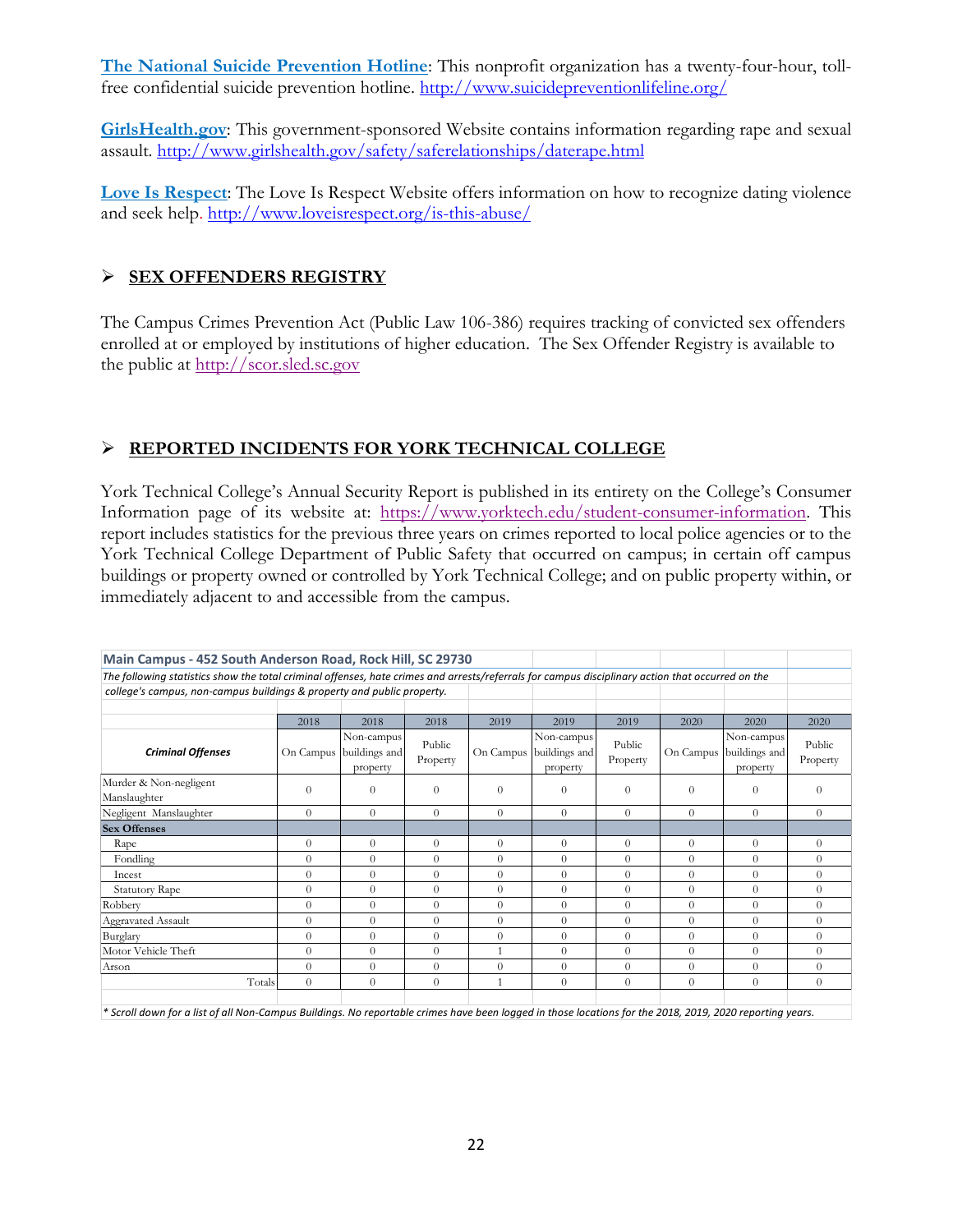| <b>Main Campus (Cont.)</b>                                                                               |                |                                         |                    |                |                                         |                    |                |                                         |                    |
|----------------------------------------------------------------------------------------------------------|----------------|-----------------------------------------|--------------------|----------------|-----------------------------------------|--------------------|----------------|-----------------------------------------|--------------------|
|                                                                                                          | 2018           | 2018                                    | 2018               | 2019           | 2019                                    | 2019               | 2020           | 2020                                    | 2020               |
| <b>Hate Crimes</b>                                                                                       | On Campus      | Non-campus<br>buildings and<br>property | Public<br>Property | On Campus      | Non-campus<br>buildings and<br>property | Public<br>Property | On Campus      | Non-campus<br>buildings and<br>property | Public<br>Property |
| Murder & Non-negligent<br>Manslaughter                                                                   | $\overline{0}$ | $\overline{0}$                          | $\theta$           | $\theta$       | $\overline{0}$                          | $\theta$           | $\overline{0}$ | $\theta$                                | $\theta$           |
| Negligent Manslaughter                                                                                   | $\overline{0}$ | $\overline{0}$                          | $\theta$           | $\overline{0}$ | $\overline{0}$                          | $\theta$           | $\theta$       | $\theta$                                | $\overline{0}$     |
| <b>Sex Offenses</b>                                                                                      |                |                                         |                    |                |                                         |                    |                |                                         |                    |
| Rape                                                                                                     | $\overline{0}$ | $\overline{0}$                          | $\theta$           | $\overline{0}$ | $\theta$                                | $\theta$           | $\theta$       | $\theta$                                | $\overline{0}$     |
| Fondling                                                                                                 | $\theta$       | $\overline{0}$                          | $\theta$           | $\overline{0}$ | $\theta$                                | $\overline{0}$     | $\Omega$       | $\overline{0}$                          | $\overline{0}$     |
| Incest                                                                                                   | $\Omega$       | $\overline{0}$                          | $\theta$           | $\overline{0}$ | $\Omega$                                | $\overline{0}$     | $\Omega$       | $\overline{0}$                          | $\theta$           |
| <b>Statutory Rape</b>                                                                                    | $\theta$       | $\overline{0}$                          | $\theta$           | $\theta$       | $\theta$                                | $\overline{0}$     | $\Omega$       | $\theta$                                | $\Omega$           |
| Robberv                                                                                                  | $\Omega$       | $\overline{0}$                          | $\Omega$           | $\overline{0}$ | $\Omega$                                | $\overline{0}$     | $\Omega$       | $\theta$                                | $\Omega$           |
| Agravated Assault                                                                                        | $\overline{0}$ | $\overline{0}$                          | $\theta$           | $\overline{0}$ | $\overline{0}$                          | $\theta$           | $\theta$       | $\overline{0}$                          | $\overline{0}$     |
| Burglary                                                                                                 | $\theta$       | $\overline{0}$                          | $\theta$           | $\theta$       | $\theta$                                | $\theta$           | $\Omega$       | $\theta$                                | $\overline{0}$     |
| Motor Vehicle Theft                                                                                      | $\overline{0}$ | $\overline{0}$                          | $\theta$           | $\overline{0}$ | $\overline{0}$                          | $\overline{0}$     | $\Omega$       | $\overline{0}$                          | $\overline{0}$     |
| Arson                                                                                                    | $\theta$       | $\overline{0}$                          | $\theta$           | $\overline{0}$ | $\theta$                                | $\overline{0}$     | $\theta$       | $\overline{0}$                          | $\theta$           |
| Simple Assault                                                                                           | $\theta$       | $\overline{0}$                          | $\theta$           | $\theta$       | $\theta$                                | $\overline{0}$     | $\theta$       | $\theta$                                | $\Omega$           |
| Larceny-Theft                                                                                            | $\theta$       | $\overline{0}$                          | $\theta$           | $\theta$       | $\theta$                                | $\overline{0}$     | $\Omega$       | $\theta$                                | $\Omega$           |
| Intimidation                                                                                             | $\Omega$       | $\overline{0}$                          | $\theta$           | $\overline{0}$ | $\Omega$                                | $\theta$           | $\Omega$       | $\theta$                                | $\overline{0}$     |
| Destruction, Damage, Or<br>Vandalism of Property                                                         | $\Omega$       | $\theta$                                | $\Omega$           | $\Omega$       | $\Omega$                                | $\theta$           | $\Omega$       | $\Omega$                                | $\Omega$           |
| Totals                                                                                                   | $\Omega$       | $\Omega$                                | $\Omega$           | $\Omega$       | $\Omega$                                | $\overline{0}$     | $\Omega$       | $\Omega$                                | $\theta$           |
| Should a hate crime be reported, it will be identified by hate crime category using the followng legend: |                |                                         |                    |                |                                         |                    |                |                                         |                    |

*Hate Crime Legend: (D) Disability (E) Ethnicity (Ra) Race (Re) Religion (S) Sexual Orientation (G) Gender (N) National Origin (GI) Gender Identity*

| <b>Main Campus (Cont.)</b>                              |          |                                                   |                    |          |                                                   |                    |                |                                                   |                    |
|---------------------------------------------------------|----------|---------------------------------------------------|--------------------|----------|---------------------------------------------------|--------------------|----------------|---------------------------------------------------|--------------------|
| Arrests/Persons Referred for Campus Disciplinary Action |          |                                                   |                    |          |                                                   |                    |                |                                                   |                    |
|                                                         |          |                                                   |                    |          |                                                   |                    |                |                                                   |                    |
|                                                         | 2018     | 2018                                              | 2018               | 2019     | 2019                                              | 2019               | 2020           | 2020                                              | 2020               |
|                                                         |          | Non-campus<br>On Campus buildings and<br>property | Public<br>Property |          | Non-campus<br>On Campus buildings and<br>property | Public<br>Property |                | Non-campus<br>On Campus buildings and<br>property | Public<br>Property |
| <b>Arrests</b>                                          |          |                                                   |                    |          |                                                   |                    |                |                                                   |                    |
| Weapons: carrying, possessing, etc                      | $\theta$ | $\Omega$                                          | $\Omega$           | $\Omega$ | $\Omega$                                          | $\theta$           | $\Omega$       | $\theta$                                          | $\theta$           |
| Drug Abuse Violations:                                  |          | $\Omega$                                          | $\Omega$           | $\Omega$ | $\theta$                                          | $\Omega$           |                | $\Omega$                                          | $\Omega$           |
| Liquor law violations                                   | $\theta$ | $\Omega$                                          | $\theta$           | $\theta$ | 0                                                 | $\theta$           | $\Omega$       | $\theta$                                          | $\Omega$           |
| <b>Disciplinary Actions</b>                             |          |                                                   |                    |          |                                                   |                    |                |                                                   |                    |
| Weapons: carrying, possessing, etc                      | $\Omega$ | $\Omega$                                          | $\Omega$           |          | $\Omega$                                          | $\theta$           | $\Omega$       | $\Omega$                                          | $\Omega$           |
| Drug Abuse Violations:                                  |          | $\Omega$                                          | $\Omega$           | $\Omega$ | $\theta$                                          | $\Omega$           |                | $\Omega$                                          | $\theta$           |
| Liquor law violations                                   |          | $\Omega$                                          | $\Omega$           | $\Omega$ | $\theta$                                          | $\Omega$           | $\Omega$       |                                                   | $\Omega$           |
| Totals                                                  | 3        | $\Omega$                                          | $\Omega$           |          | $\Omega$                                          | $\Omega$           | $\overline{c}$ |                                                   | $\Omega$           |

| Main Campus (Cont.)                                                                                                              |                |                                                   |                    |           |                                         |                    |           |                                         |                    |
|----------------------------------------------------------------------------------------------------------------------------------|----------------|---------------------------------------------------|--------------------|-----------|-----------------------------------------|--------------------|-----------|-----------------------------------------|--------------------|
| The following statistics show the total incidents of Sexual Violence Related crimes as per the Violence Against Women Act (VAWA) |                |                                                   |                    |           |                                         |                    |           |                                         |                    |
|                                                                                                                                  |                |                                                   |                    |           |                                         |                    |           |                                         |                    |
|                                                                                                                                  | 2018           | 2018                                              | 2018               | 2019      | 2019                                    | 2019               | 2020      | 2020                                    | 2020               |
| <b>VAWA Offenses</b>                                                                                                             |                | Non-campus<br>On Campus buildings and<br>property | Public<br>Property | On Campus | Non-campus<br>buildings and<br>property | Public<br>Property | On Campus | Non-campus<br>buildings and<br>property | Public<br>Property |
| Domestice Violence                                                                                                               |                |                                                   |                    | 0         | $\theta$                                | $\Omega$           |           | $\theta$                                | $\Omega$           |
| Dating Violence                                                                                                                  |                | $\Omega$                                          | $\Omega$           | $\Omega$  | $\Omega$                                | $\Omega$           | $\Omega$  | $\Omega$                                | $\Omega$           |
| Stalking                                                                                                                         |                | $\Omega$                                          | $\Omega$           | $\Omega$  | $\Omega$                                | $\Omega$           |           | $\Omega$                                | $\Omega$           |
| Totals                                                                                                                           | $\mathfrak{D}$ | $\Omega$                                          | $\Omega$           | $\Omega$  | $\Omega$                                | $\Omega$           | $\Omega$  | $\Omega$                                | $\Omega$           |
| Non-Campus Buildings include the following property locations:                                                                   |                |                                                   |                    |           |                                         |                    |           |                                         |                    |
| 1. Construction and Trades building - 394 South Wilson Street, Rock Hill, SC 29730                                               |                |                                                   |                    |           |                                         |                    |           |                                         |                    |
| 2. Truck Drivers Training building - 390 South Wilson Street, Rock Hill, SC 29730                                                |                |                                                   |                    |           |                                         |                    |           |                                         |                    |
| 3. Heavy Equipment Operator Training Facility - SC Dot Rd/State Rd 783, Chester, SC 29706                                        |                |                                                   |                    |           |                                         |                    |           |                                         |                    |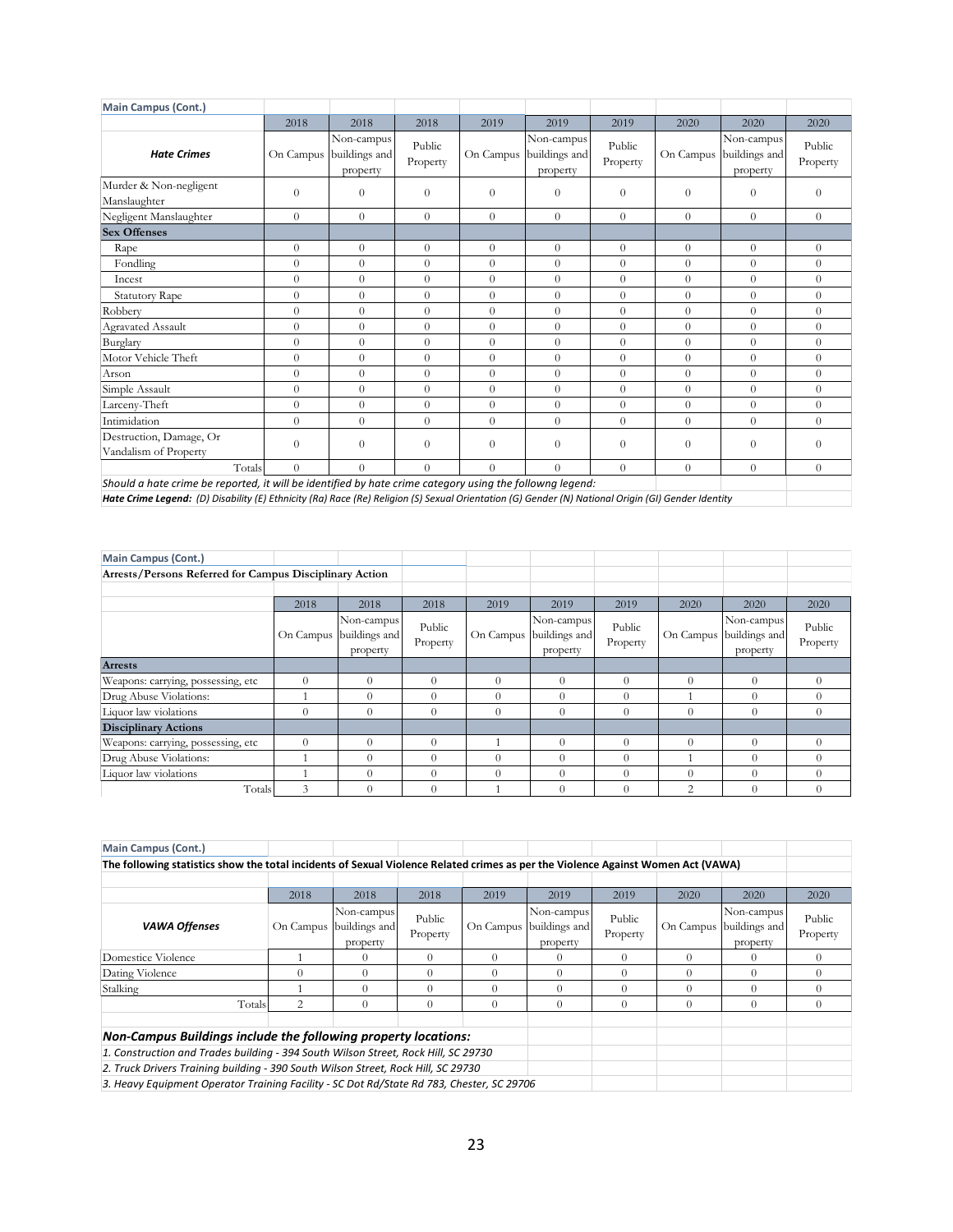| <b>Chester Center - 525 College Place, Chester, SC 29706</b>                                                                                     |                |                                         |                    |           |                                         |                    |           |                                         |                    |
|--------------------------------------------------------------------------------------------------------------------------------------------------|----------------|-----------------------------------------|--------------------|-----------|-----------------------------------------|--------------------|-----------|-----------------------------------------|--------------------|
| The following statistics show the total criminal offenses, hate crimes and arrests/referrals for campus disciplinary action that occurred on the |                |                                         |                    |           |                                         |                    |           |                                         |                    |
| college's campus, non-campus buildings & property and public property.                                                                           |                |                                         |                    |           |                                         |                    |           |                                         |                    |
|                                                                                                                                                  |                |                                         |                    |           |                                         |                    |           |                                         |                    |
|                                                                                                                                                  | 2018           | 2018                                    | 2018               | 2019      | 2019                                    | 2019               | 2020      | 2020                                    | 2020               |
| <b>Criminal Offenses</b>                                                                                                                         | On Campus      | Non-campus<br>buildings and<br>property | Public<br>Property | On Campus | Non-campus<br>buildings and<br>property | Public<br>Property | On Campus | Non-campus<br>buildings and<br>property | Public<br>Property |
| Murder & Non-negligent<br>Manslaughter                                                                                                           | $\Omega$       | $\Omega$                                | $\Omega$           | $\Omega$  | $\Omega$                                | $\Omega$           | $\Omega$  | $\Omega$                                | $\Omega$           |
| Negligent Manslaughter                                                                                                                           | $\Omega$       | $\Omega$                                | $\Omega$           | $\Omega$  | $\Omega$                                | $\Omega$           | $\Omega$  | $\Omega$                                | $\theta$           |
| <b>Sex Offenses</b>                                                                                                                              |                |                                         |                    |           |                                         |                    |           |                                         |                    |
| Rape                                                                                                                                             | $\Omega$       | $\Omega$                                | $\theta$           | $\Omega$  | $\Omega$                                | $\Omega$           | $\Omega$  | $\Omega$                                | $\Omega$           |
| Fondling                                                                                                                                         | $\Omega$       | $\Omega$                                | $\theta$           | $\Omega$  | $\Omega$                                | $\Omega$           | $\Omega$  | $\Omega$                                | $\Omega$           |
| Incest                                                                                                                                           | $\theta$       | $\Omega$                                | $\Omega$           | $\Omega$  | $\theta$                                | $\Omega$           | $\Omega$  | $\theta$                                | $\Omega$           |
| <b>Statutory Rape</b>                                                                                                                            | $\Omega$       | $\theta$                                | $\theta$           | $\Omega$  | $\theta$                                | $\Omega$           | $\Omega$  | $\theta$                                | $\Omega$           |
| Robbery                                                                                                                                          | $\Omega$       | $\Omega$                                | $\theta$           | $\Omega$  | $\Omega$                                | $\Omega$           | $\Omega$  | $\Omega$                                | $\theta$           |
| Aggravated Assault                                                                                                                               | $\overline{0}$ | $\Omega$                                | $\theta$           | $\Omega$  | $\theta$                                | $\Omega$           | $\Omega$  | $\Omega$                                | $\theta$           |
| Burglary                                                                                                                                         | $\Omega$       | $\Omega$                                | $\Omega$           | $\Omega$  | $\Omega$                                | $\Omega$           | $\Omega$  | $\Omega$                                | $\Omega$           |
| Motor Vehicle Theft                                                                                                                              | $\Omega$       | $\Omega$                                | $\Omega$           | $\Omega$  | $\Omega$                                | $\Omega$           | $\Omega$  | $\Omega$                                | $\Omega$           |
| Arson                                                                                                                                            | $\Omega$       | $\Omega$                                | $\theta$           | $\Omega$  | $\Omega$                                | $\theta$           | $\Omega$  | $\theta$                                | $\overline{0}$     |
| Totals                                                                                                                                           | $\Omega$       | $\theta$                                | $\Omega$           | $\Omega$  | $\Omega$                                | $\Omega$           | $\Omega$  | $\Omega$                                | $\overline{0}$     |

| <b>Chester Center (cont.)</b>                                                                                                                      |                |                                         |                    |                |                                         |                    |                |                                         |                    |  |
|----------------------------------------------------------------------------------------------------------------------------------------------------|----------------|-----------------------------------------|--------------------|----------------|-----------------------------------------|--------------------|----------------|-----------------------------------------|--------------------|--|
|                                                                                                                                                    | 2018           | 2018                                    | 2018               | 2019           | 2019                                    | 2019               | 2020           | 2020                                    | 2020               |  |
| <b>Hate Crimes</b>                                                                                                                                 | On Campus      | Non-campus<br>buildings and<br>property | Public<br>Property | On Campus      | Non-campus<br>buildings and<br>property | Public<br>Property | On Campus      | Non-campus<br>buildings and<br>property | Public<br>Property |  |
| Murder & Non-negligent<br>Manslaughter                                                                                                             | $\theta$       | $\theta$                                | $\Omega$           | $\Omega$       | $\Omega$                                | $\theta$           | $\Omega$       | $\theta$                                | $\Omega$           |  |
| Negligent Manslaughter                                                                                                                             | $\overline{0}$ | $\theta$                                | $\Omega$           | $\Omega$       | $\theta$                                | $\theta$           | $\Omega$       | $\overline{0}$                          | $\theta$           |  |
| <b>Sex Offenses</b>                                                                                                                                |                |                                         |                    |                |                                         |                    |                |                                         |                    |  |
| Rape                                                                                                                                               | $\theta$       | $\theta$                                | $\Omega$           | $\Omega$       | $\overline{0}$                          | $\theta$           | $\Omega$       | $\overline{0}$                          | $\Omega$           |  |
| Fondling                                                                                                                                           | $\theta$       | $\overline{0}$                          | $\overline{0}$     | $\overline{0}$ | $\Omega$                                | $\theta$           | $\overline{0}$ | $\overline{0}$                          | $\overline{0}$     |  |
| Incest                                                                                                                                             | $\overline{0}$ | $\theta$                                | $\overline{0}$     | $\Omega$       | $\overline{0}$                          | $\theta$           | $\Omega$       | $\theta$                                | $\theta$           |  |
| <b>Statutory Rape</b>                                                                                                                              | $\theta$       | $\overline{0}$                          | $\overline{0}$     | $\overline{0}$ | $\overline{0}$                          | $\theta$           | $\theta$       | $\overline{0}$                          | $\overline{0}$     |  |
| Robbery                                                                                                                                            | $\overline{0}$ | $\overline{0}$                          | $\overline{0}$     | $\theta$       | $\overline{0}$                          | $\theta$           | $\Omega$       | $\overline{0}$                          | $\overline{0}$     |  |
| Agravated Assault                                                                                                                                  | $\theta$       | $\overline{0}$                          | $\overline{0}$     | $\theta$       | $\overline{0}$                          | $\theta$           | $\Omega$       | $\overline{0}$                          | $\theta$           |  |
| Burglary                                                                                                                                           | $\overline{0}$ | $\theta$                                | $\overline{0}$     | $\theta$       | $\theta$                                | $\theta$           | $\theta$       | $\theta$                                | $\theta$           |  |
| Motor Vehicle Theft                                                                                                                                | $\overline{0}$ | $\theta$                                | $\Omega$           | $\Omega$       | $\overline{0}$                          | $\theta$           | $\Omega$       | $\overline{0}$                          | $\theta$           |  |
| Arson                                                                                                                                              | $\overline{0}$ | $\overline{0}$                          | $\overline{0}$     | $\overline{0}$ | $\overline{0}$                          | $\theta$           | $\Omega$       | $\overline{0}$                          | $\overline{0}$     |  |
| Simple Assault                                                                                                                                     | $\theta$       | $\theta$                                | $\overline{0}$     | $\Omega$       | $\overline{0}$                          | $\theta$           | $\Omega$       | $\overline{0}$                          | $\theta$           |  |
| Larceny-Theft                                                                                                                                      | $\theta$       | $\overline{0}$                          | $\overline{0}$     | $\Omega$       | $\Omega$                                | $\theta$           | $\Omega$       | $\overline{0}$                          | $\overline{0}$     |  |
| Intimidation                                                                                                                                       | $\overline{0}$ | $\theta$                                | $\theta$           | $\theta$       | $\theta$                                | $\theta$           | $\Omega$       | $\theta$                                | $\theta$           |  |
| Destruction, Damage, Or<br>Vandalism of Property                                                                                                   | $\theta$       | $\theta$                                | $\overline{0}$     | $\overline{0}$ | $\theta$                                | $\theta$           | $\overline{0}$ | $\overline{0}$                          | $\theta$           |  |
| $\theta$<br>Totals<br>$\theta$<br>$\Omega$<br>$\Omega$<br>$\Omega$<br>$\theta$<br>$\Omega$<br>$\Omega$<br>$\Omega$                                 |                |                                         |                    |                |                                         |                    |                |                                         |                    |  |
| Should a hate crime be reported, it will be identified by hate crime category using the followng legend:                                           |                |                                         |                    |                |                                         |                    |                |                                         |                    |  |
| Hate Crime Legend: (D) Disability (E) Ethnicity (Ra) Race (Re) Religion (S) Sexual Orientation (G) Gender (N) National Origin (GI) Gender Identity |                |                                         |                    |                |                                         |                    |                |                                         |                    |  |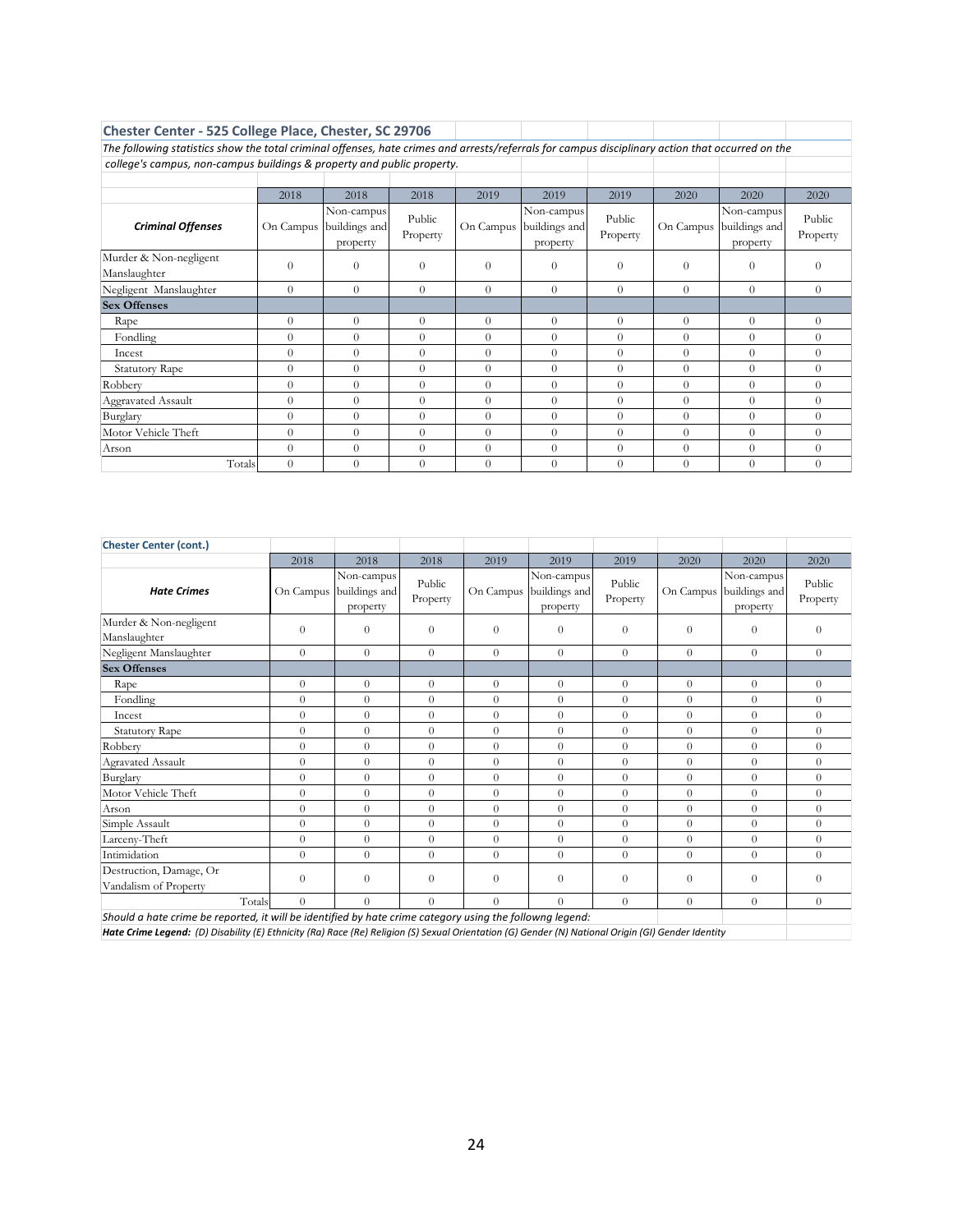| <b>Chester Center (cont.)</b>                           |           |                                         |                    |          |                                                   |                    |           |                                         |                    |
|---------------------------------------------------------|-----------|-----------------------------------------|--------------------|----------|---------------------------------------------------|--------------------|-----------|-----------------------------------------|--------------------|
| Arrests/Persons Referred for Campus Disciplinary Action |           |                                         |                    |          |                                                   |                    |           |                                         |                    |
|                                                         | 2018      | 2018                                    | 2018               | 2019     | 2019                                              | 2019               | 2020      | 2020                                    | 2020               |
|                                                         | On Campus | Non-campus<br>buildings and<br>property | Public<br>Property |          | Non-campus<br>On Campus buildings and<br>property | Public<br>Property | On Campus | Non-campus<br>buildings and<br>property | Public<br>Property |
| <b>Arrests</b>                                          |           |                                         |                    |          |                                                   |                    |           |                                         |                    |
| Weapons: carrying,<br>possessing, etc                   | $\theta$  | $\Omega$                                | $\theta$           | $\Omega$ | $\theta$                                          | $\Omega$           | $\Omega$  | $\theta$                                |                    |
| Drug Abuse Violations:                                  | $\Omega$  | $\Omega$                                | $\Omega$           | $\Omega$ | $\theta$                                          | $\Omega$           | $\Omega$  | $\theta$                                | $\Omega$           |
| Liquor law violations                                   | $\Omega$  | $\theta$                                | $\theta$           | $\theta$ | $\theta$                                          | $\Omega$           | $\theta$  | $\Omega$                                | $\theta$           |
| <b>Disciplinary Actions</b>                             |           |                                         |                    |          |                                                   |                    |           |                                         |                    |
| Weapons: carrying,<br>possessing, etc                   | 0         | $\Omega$                                | $\Omega$           | $\Omega$ | $\Omega$                                          | $\Omega$           | $\Omega$  | $\theta$                                | $\Omega$           |
| Drug Abuse Violations:                                  | $\Omega$  | $\theta$                                | $\Omega$           | $\Omega$ | $\theta$                                          | $\Omega$           | $\Omega$  | $\theta$                                | $\Omega$           |
| Liquor law violations                                   | $\Omega$  | $\Omega$                                | $\Omega$           | $\Omega$ | $\Omega$                                          | $\Omega$           | $\Omega$  | $\Omega$                                |                    |
| Totals                                                  | $\theta$  | $\theta$                                | $\theta$           | $\theta$ | $\theta$                                          | $\theta$           | $\Omega$  | $\theta$                                |                    |

| <b>Chester Center (cont.)</b>                                                                                                    |      |                                                   |                    |      |                                                   |                    |      |                                                   |                    |
|----------------------------------------------------------------------------------------------------------------------------------|------|---------------------------------------------------|--------------------|------|---------------------------------------------------|--------------------|------|---------------------------------------------------|--------------------|
| The following statistics show the total incidents of Sexual Violence Related crimes as per the Violence Against Women Act (VAWA) |      |                                                   |                    |      |                                                   |                    |      |                                                   |                    |
|                                                                                                                                  |      |                                                   |                    |      |                                                   |                    |      |                                                   |                    |
|                                                                                                                                  | 2018 | 2018                                              | 2018               | 2019 | 2019                                              | 2019               | 2020 | 2020                                              | 2020               |
| <b>VAWA Offenses</b>                                                                                                             |      | Non-campus<br>On Campus buildings and<br>property | Public<br>Property |      | Non-campus<br>On Campus buildings and<br>property | Public<br>Property |      | Non-campus<br>On Campus buildings and<br>property | Public<br>Property |
| Domestice Violence                                                                                                               |      |                                                   |                    |      |                                                   |                    |      |                                                   |                    |
| Dating Violence                                                                                                                  |      |                                                   |                    |      |                                                   |                    |      |                                                   |                    |
| Stalking                                                                                                                         |      |                                                   |                    |      |                                                   |                    |      |                                                   |                    |
| Totals                                                                                                                           |      |                                                   |                    |      |                                                   |                    |      |                                                   |                    |

| Indian Land Center* - 1245 Rosemont Drive, Indian Land, SC 29707                                                                                 |           |                                         |                    |           |                                         |                    |           |                                         |                    |  |  |  |  |
|--------------------------------------------------------------------------------------------------------------------------------------------------|-----------|-----------------------------------------|--------------------|-----------|-----------------------------------------|--------------------|-----------|-----------------------------------------|--------------------|--|--|--|--|
| The following statistics show the total criminal offenses, hate crimes and arrests/referrals for campus disciplinary action that occurred on the |           |                                         |                    |           |                                         |                    |           |                                         |                    |  |  |  |  |
| college's campus, non-campus buildings & property and public property. This location opened in 2014.                                             |           |                                         |                    |           |                                         |                    |           |                                         |                    |  |  |  |  |
|                                                                                                                                                  |           |                                         |                    |           |                                         |                    |           |                                         |                    |  |  |  |  |
|                                                                                                                                                  | 2018      | 2018                                    | 2018               | 2019      | 2019                                    | 2019               | 2020      | 2020                                    | 2020               |  |  |  |  |
| <b>Criminal Offenses</b>                                                                                                                         | On Campus | Non-campus<br>buildings and<br>property | Public<br>Property | On Campus | Non-campus<br>buildings and<br>property | Public<br>Property | On Campus | Non-campus<br>buildings and<br>property | Public<br>Property |  |  |  |  |
| $\theta$<br>Murder & Non-negligent Manslaughter<br>$\theta$<br>$\theta$<br>$\theta$<br>$\theta$<br>$\Omega$<br>$\theta$<br>$\theta$<br>$\theta$  |           |                                         |                    |           |                                         |                    |           |                                         |                    |  |  |  |  |
| $\Omega$<br>$\theta$<br>$\theta$<br>$\Omega$<br>$\theta$<br>$\Omega$<br>$\Omega$<br>$\theta$<br>$\theta$<br>Negligent Manslaughter               |           |                                         |                    |           |                                         |                    |           |                                         |                    |  |  |  |  |
| <b>Sex Offenses</b>                                                                                                                              |           |                                         |                    |           |                                         |                    |           |                                         |                    |  |  |  |  |
| Rape                                                                                                                                             | $\theta$  | $\theta$                                | $\theta$           | $\theta$  | $\overline{0}$                          | $\Omega$           | $\theta$  | $\theta$                                | $\overline{0}$     |  |  |  |  |
| Fondling                                                                                                                                         | $\Omega$  | $\theta$                                | $\Omega$           | $\theta$  | $\Omega$                                | $\Omega$           | $\theta$  | $\Omega$                                | $\theta$           |  |  |  |  |
| Incest                                                                                                                                           | $\theta$  | $\theta$                                | $\Omega$           | $\theta$  | $\Omega$                                | $\Omega$           | $\Omega$  | $\theta$                                | $\theta$           |  |  |  |  |
| <b>Statutory Rape</b>                                                                                                                            | $\Omega$  | $\theta$                                | $\overline{0}$     | $\theta$  | $\theta$                                | $\Omega$           | $\Omega$  | $\overline{0}$                          | $\overline{0}$     |  |  |  |  |
| Robbery                                                                                                                                          | $\Omega$  | $\theta$                                | $\Omega$           | $\theta$  | $\Omega$                                | $\Omega$           | $\Omega$  | $\Omega$                                | $\theta$           |  |  |  |  |
| Aggravated Assault                                                                                                                               | $\theta$  | $\theta$                                | $\theta$           | $\theta$  | $\overline{0}$                          | $\Omega$           | $\theta$  | $\theta$                                | $\overline{0}$     |  |  |  |  |
| Burglary                                                                                                                                         | $\Omega$  | $\theta$                                | $\Omega$           | $\theta$  | $\Omega$                                | $\Omega$           | $\theta$  | $\Omega$                                | $\theta$           |  |  |  |  |
| Motor Vehicle Theft                                                                                                                              | $\Omega$  | $\theta$                                | $\Omega$           | $\theta$  | $\theta$                                | $\Omega$           | $\Omega$  | $\Omega$                                | $\theta$           |  |  |  |  |
| Arson                                                                                                                                            | $\Omega$  | $\overline{0}$                          | $\overline{0}$     | $\theta$  | $\overline{0}$                          | $\Omega$           | $\theta$  | $\theta$                                | $\overline{0}$     |  |  |  |  |
| Totals                                                                                                                                           | $\Omega$  | $\theta$                                | $\Omega$           | $\theta$  | $\Omega$                                | $\Omega$           | $\theta$  | $\Omega$                                | $\theta$           |  |  |  |  |
| * This location was closed as of June 30, 2020.                                                                                                  |           |                                         |                    |           |                                         |                    |           |                                         |                    |  |  |  |  |